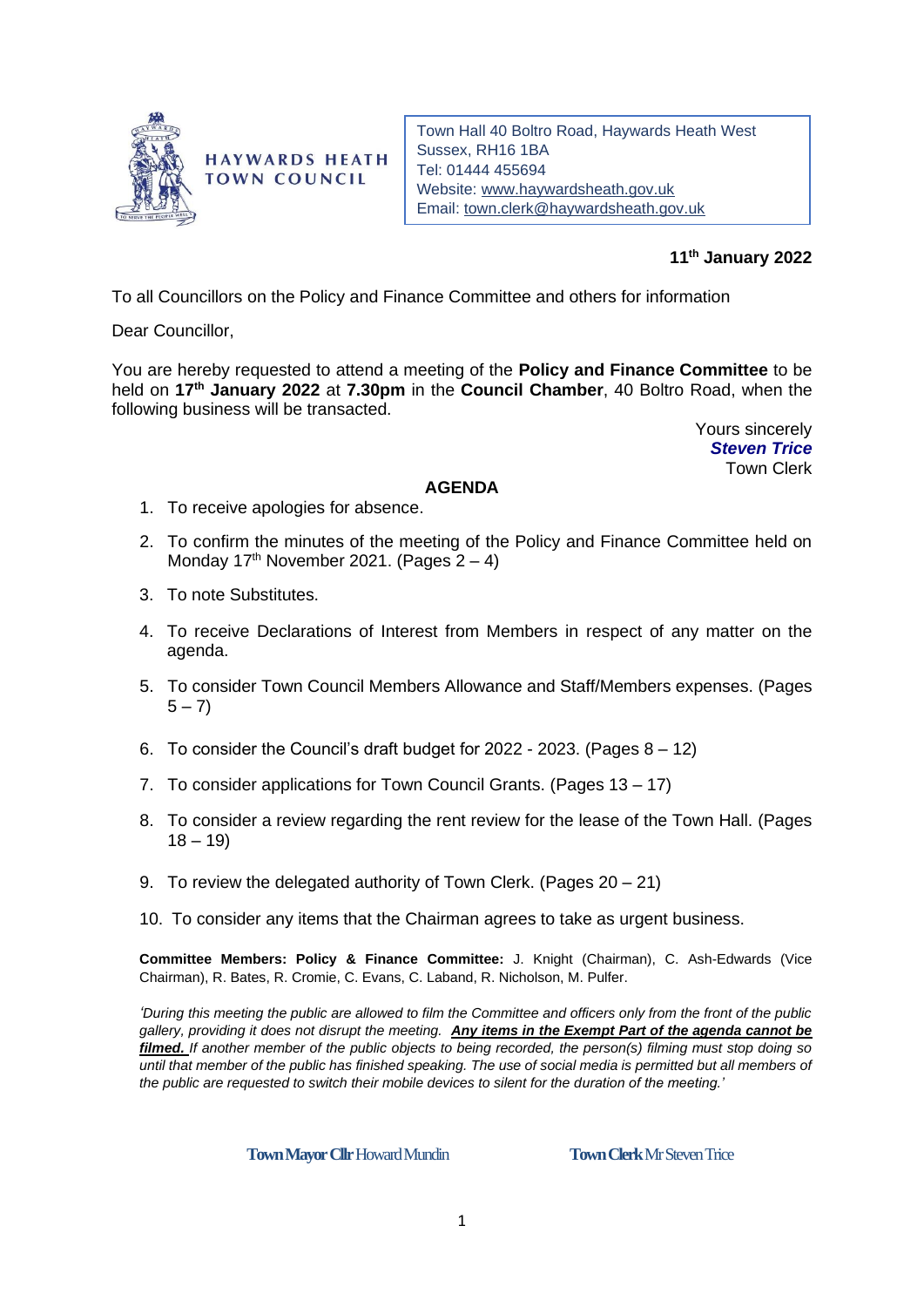#### **HAYWARDS HEATH TOWN COUNCIL**

Minutes: **Policy and Finance Committee** held on Monday **15 th November 2021**.

# **Present Cllrs:**

**J Knight** *(Chairman)* **C Ash-Edwards** *(Vice Chairman)* **\*\* R Bates R Cromie C Evans C Laband R Nicholson M Pulfer**

Apologies \*\* Absent \* Also present: Steven Trice (Town Clerk), Andrew Sturgeon (RFO).

## **Before the meeting commenced, in the absence of the Vice Chairman, Cllr M. Pulfer was nominated and duly seconded to be Vice Chairman for the evening.**

#### **29. Apologies**

Cllr C. Ash-Edwards – Ill Health.

#### **30. Minutes**

The minutes of the Policy and Finance Committee held on 13<sup>th</sup> September 2021 were taken as read, confirmed as a true record and duly signed by the Chairman.

# **31. Substitutes**

None

#### **32. Declarations of Interest**

Cllr R. Cromie declared a personal interest in relation to the grant application for Sussex Clubs for Young People due to her involvement at the community cafe in Bentswood from where the organisation operates.

## **33. Payments and receipts and income and expenditure reports for the period 1st July 2021 – 30 th September 2021.**

Members had before them the list of payments and receipts and income and expenditure reports for the period **1 st July 2021 – 30 th September 2021.** The RFO welcomed questions. With this the following point was raised;

• The position of the Council's Ward Budgets was raised in terms of what had been spent. It was stated that Councillors in each Ward should be administering their own budget and should be ultimately aware of what was left to be spent. Expenditure was noted in the Frankland's Ward only and Members were encouraged to complete requests as soon as possible for administration purposes and were reminded, on question, that no money could be held over to the following year. It was noted that the deadline for forms to be submitted would be circulated. With this,

Members then **RESOLVED** to;

#### **Recommend to Full Council the list of payments and receipts, and income and expenditure for the period 1st July 2021 – 30 th September 2021.**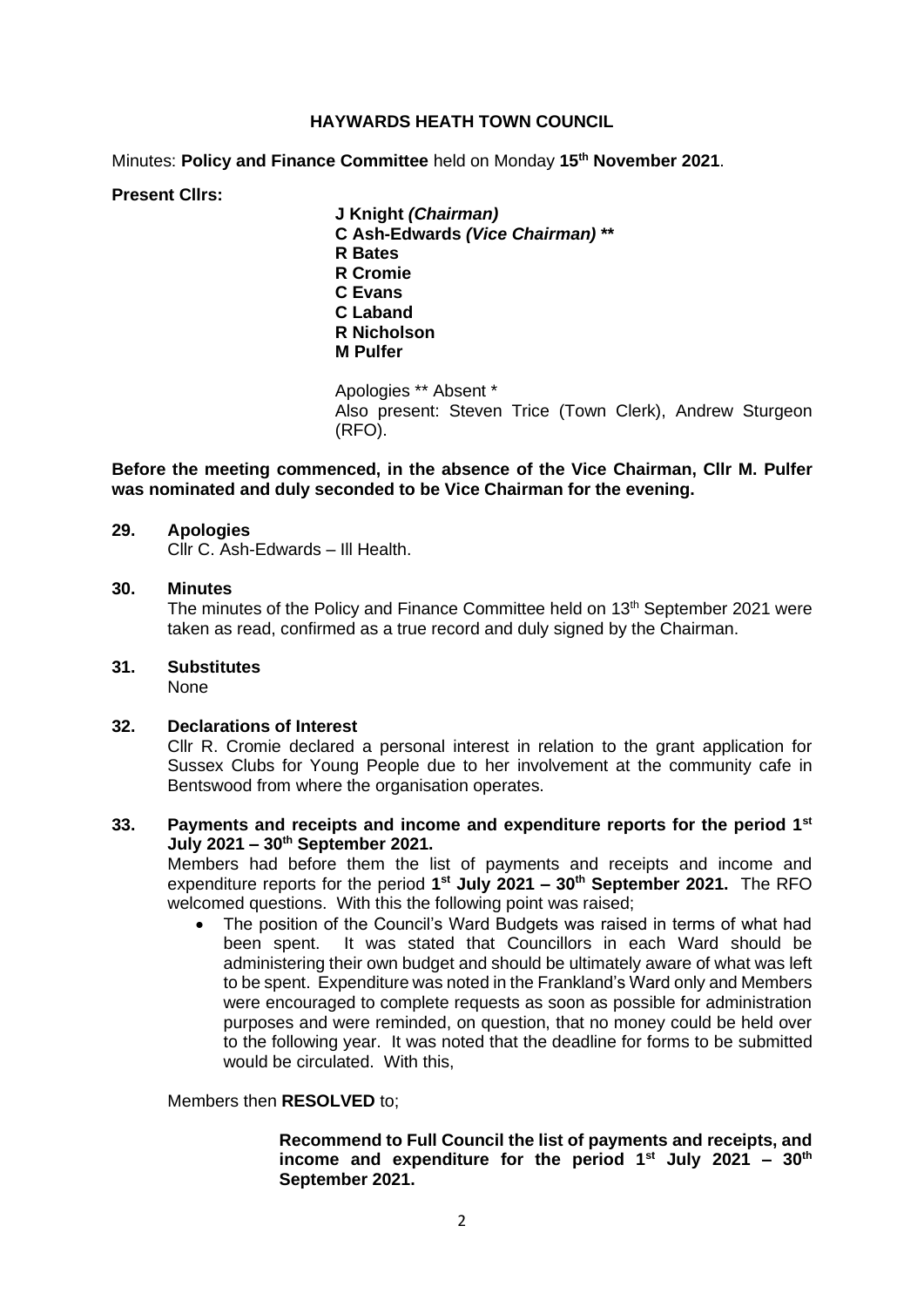# **34. Bank Balances and Bank Reconciliations to 30th September 2021.**

The bank balance and reconciliations were presented by the RFO, noted and approved by Members. It was stated that the addition of the agenda item was excellent and increased the openness and transparency of the Town Council. This was welcome by the RFO who reminded Members that Councillors and indeed residents have always been and always will be welcome to view the accounts with appropriate notice whenever they wished, with this,

# Members **RESOLVED** to **approve and note the bank balances and the bank reconciliation statements as of the 30th September 2021.**

#### **35. External Auditor for the year ended 31st March 2021.**

Without comment and in noting that the report of External Auditor had brought up no matter of concern,

# Members **RESOLVED** to**; note and formally minute the report of the External Auditor for the year ended 31st March 2021.**

#### **36. Grants**

Members had three applications presented and made the following comments when considering each application. Members commended the work of Sussex Clubs for Younger People and the efforts of UK Harvest who both supported the residents with food, and in the case of the former activities for young people in areas of the Town where residents need such forms of support. The benefits of the essence of the work being undertaken by Mid Sussex Active was also welcomed, with this with all three applications having been considered;

# Members **RESOLVED** to;

- **a) award a grant of £500 to Mid Sussex Active towards to employment of sport leaders to hold sessions to improve the physical and mental wellbeing of children due to the impact of Covid 19.**
- **b) award a grant of £750 to Sussex Clubs for Young People to fund a freezer outside the foodbank and lighting work to the patio area for the community café in Bentswood.**
- **c) award a grant of £250 to UK Harvest towards running costs.**

# **37. Committee Timetable**

Members noted the timetable and then,

#### **Members RESOLVED** to **adopt the Committee timetable for the Council year 2022/2023.**

#### **38. Town Hall, Allotment and Burial Charges 2022/2023**

The Town Clerk presented the report, which suggested a 5% broad brush rise across all services and a £25 increase in wedding fees. It was unanimously agreed to raise the fees for Allotments and Burials as there was naturally going to be a rise in the services from third parties, for utilities bills and generally for the Town Council to provide it's groundstaff services. However, it was suggested that Town hall rents be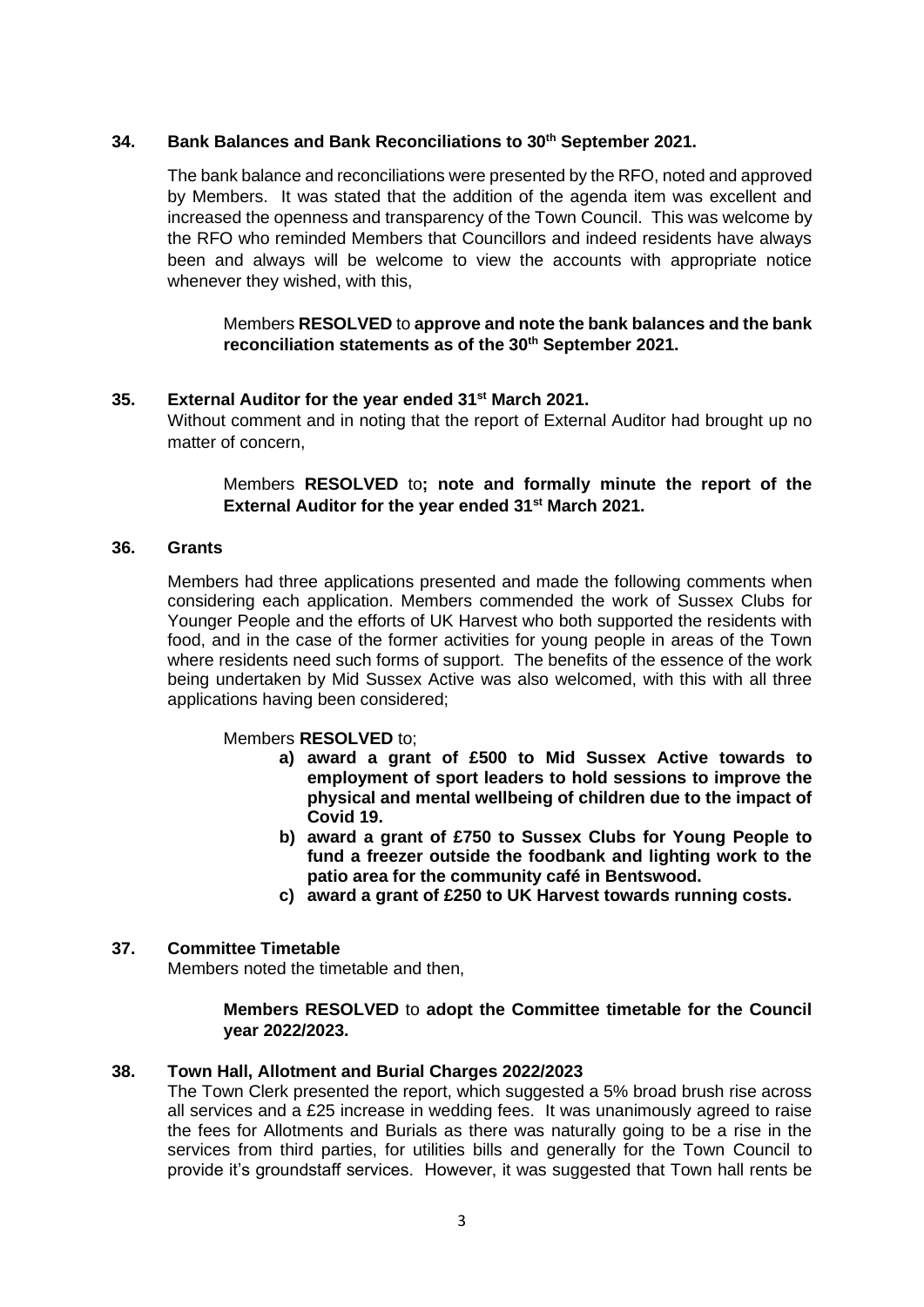frozen to enable group to re-start their activities when they felt safe to do so, but after debate this move was not pursued then;

# **Members RESOLVED that as the 1st April 2022 to,**

**(a) Increase the hire costs for the Town Hall, by 5% for community hirers and 5% for commercial hirers.** 

**(b) Increase the annual percentage rise to Cemetery fees by 5%.** 

**(c) Increase the annual percentage increase in allotment rental fees by 5%.** 

**(d) To rise Wedding fees from £360 to £385.**

#### **39. Urgent Business** None

**Meeting closed at 7.54pm**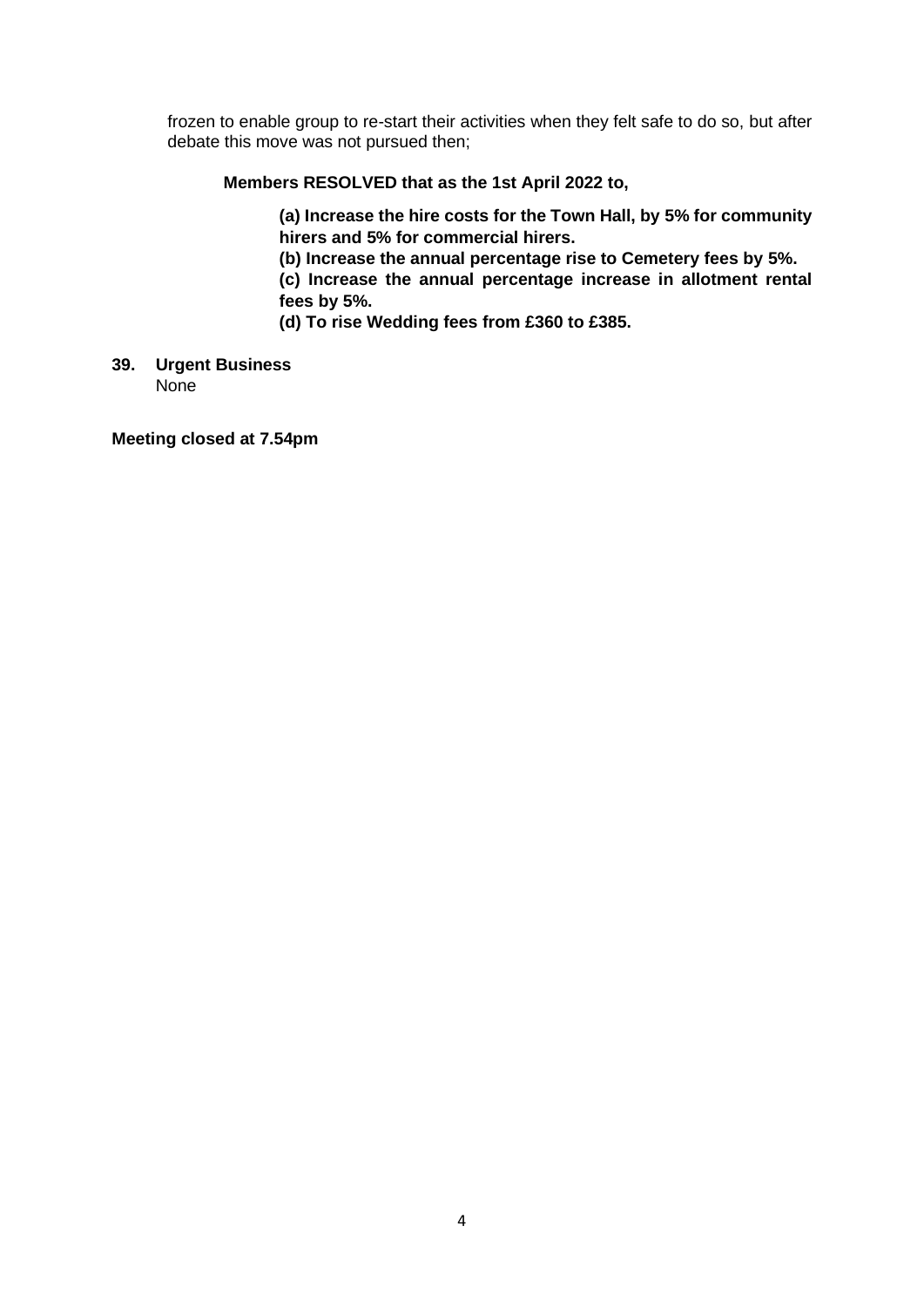# **Committee Meeting: Policy and Finance**

| Report of: | Town Clerk                                                |
|------------|-----------------------------------------------------------|
| Date:      | 17 <sup>th</sup> January 2022                             |
| Subject:   | Members Allowances and Members / Staff Expenses 2022/2023 |

## **Purpose of Report**

1) The following report presents the allowances and expenses that can be paid to Councillors and staff of Haywards Heath Town Council during the 2022/2023 financial year.

#### **Summary:**

2) The Council has a number of budget headings to cover the cost of travel, attendance at courses and conferences and for training courses that can be claimed by both staff and Councillors. In addition, there is also a basic allowance paid to each Member of the Council along with a Mayor's Allowance and the suggestion of allowing a payment to be made to enable the Town Mayor to visit the Town's twin towns. The following report reviews (annually) in one policy the range of payments and where possible the level of re-imbursement for the 2022/2023 financial year.

#### **Recommendations;**

**Members are asked to consider and agree the expenses and allowances payable to Members and staff for the financial year 2022/2023 as presented in the tables (a) and (b) under point 4 of this report, which show no change (5% rise where stated) to the rates payable during 2022/2023.** 

# **Background:**

- 3) Members will find below the range of allowances and payments that can be received by both Members and staff. The payments are held under designated headings some of which are fixed and some of which are variable due to the differing costs for travel and training.
- 4) Table (a) and (b) lay out the allowances and expenses that can be paid by the Council to Members and staff as of the 1<sup>st</sup> April 2022, for Member's agreement with a suggested rise in Members allowances in table (a) and generally in (b) apart from milage claims as this is set by the National Joint Council Green Book;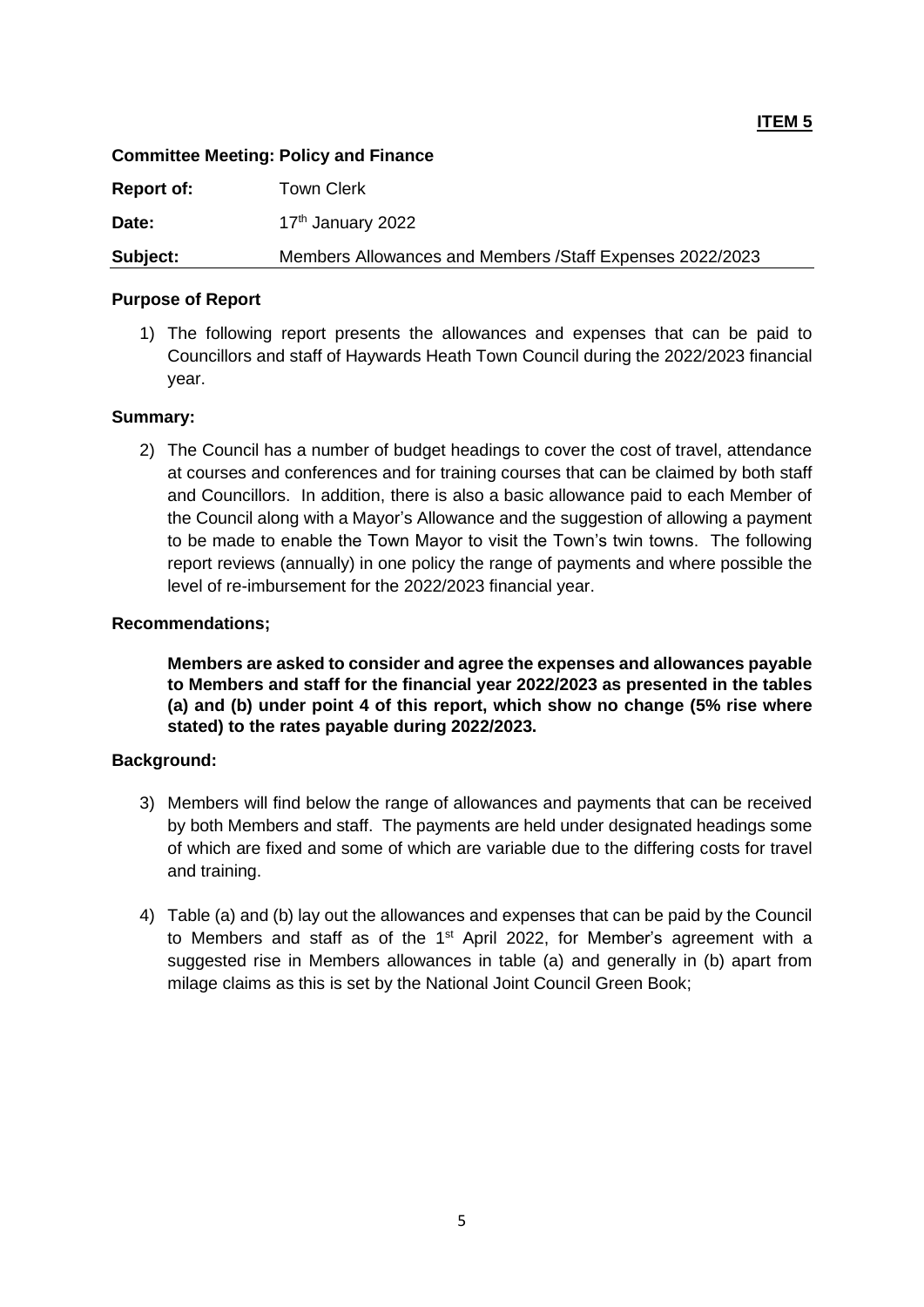# **Table (a): Members Allowances.**

| <b>Members Allowances</b>                     | Rate for 21/22 against<br>2022/2023 suggest at<br><b>5% rise.</b> | <b>Budget Heading</b>       |
|-----------------------------------------------|-------------------------------------------------------------------|-----------------------------|
| <b>Basic Allowance</b>                        | £1063 (22/23 = £1,116)                                            | $4242 -$ Members'           |
|                                               |                                                                   | Allowances.                 |
| Town Mayor's Allowance                        | £1015 (22/23 = £1,066)                                            | 4240 - Mayor's              |
|                                               |                                                                   | Allowances.                 |
| The purchase of one economy                   | $N/A$ – travel price                                              | Budget 4005 -               |
| (non-refundable) flight/train/ferry           | fluctuation and no change                                         | <b>Travelling Expenses.</b> |
| trip, intermediates travelling costs          | to accommodation value.                                           |                             |
| and bed and breakfast hotel                   |                                                                   |                             |
| accommodation to the maximum                  |                                                                   |                             |
| of 3 nights at £100 per night for             |                                                                   |                             |
| the Mayor, to either/or of the                |                                                                   |                             |
| Town's Twin Towns (Bondues or                 |                                                                   |                             |
| Traunstein) per annum.                        |                                                                   |                             |
| $NB -$ the Mayor will be required to take out |                                                                   |                             |
| independent insurance as the Town Council     |                                                                   |                             |
| does not cover extraneous costs.              |                                                                   |                             |

**Table (b): General Expenses.** Please note that the general and subsistence suggested rates are in line with those recommended and agreed by Mid Sussex District Council and the National Joint Council in line with annual pay scales reviews.

| <b>General</b>                      | Rate for 21/22 against                                                      | <b>Budget Heading</b>     |
|-------------------------------------|-----------------------------------------------------------------------------|---------------------------|
|                                     | 2022/2023 suggest at 5%                                                     |                           |
|                                     | rise if applicable.                                                         |                           |
| Car Mileage                         | 45p per mile (NA)                                                           | Budget 4005 - Travelling  |
|                                     |                                                                             | Expenses.                 |
| <b>Additional Mileage Rate</b>      | 3p per mile for 1 passenger                                                 | Budget 4005 - as above.   |
|                                     | 5p per mile for 2 or more                                                   |                           |
|                                     | passengers (NA)                                                             |                           |
| <b>Cycling Allowance</b>            | 20p per mile (NA)                                                           | Budget 4005 - as above.   |
| <b>Full Train/Bus Fare</b>          | N/A (Cost set by travel                                                     | Budget 4005 - as above.   |
| between Haywards Heath              | provider)                                                                   |                           |
| and destination of Course           |                                                                             |                           |
| or Conference.                      |                                                                             |                           |
|                                     | Subsistence - rate for 21/22 against 2022/2023 suggest at 5% rise and round |                           |
| up nearest 50p/£1.                  |                                                                             |                           |
| <b>Breakfast</b>                    | £7.00 Overnight                                                             | Budget 4027 - Courses     |
|                                     | $(22/23 = \text{\pounds}7.50)$                                              | Conferences and Training. |
| Lunch                               | £10.00 Overnight                                                            | Budget 4027 - as above.   |
|                                     | $(22/23 = \text{\pounds}10.50)$                                             |                           |
| Tea                                 | £4.00 Overnight                                                             | Budget 4027 - as above.   |
|                                     | $(22/23 = \text{\pounds}4.50)$                                              |                           |
| <b>Evening Meal</b>                 | £12.00 Overnight                                                            | Budget 4027 - as above.   |
|                                     | $(22/23 = \text{\pounds}13.00)$                                             |                           |
| Out of Pocket Expenses              | £6.00 Overnight                                                             | Budget 4027 - as above    |
| per night                           | $(22/23 = \text{\pounds}6.50)$                                              |                           |
| Other Expenses that can be claimed. |                                                                             |                           |
| <b>Training Courses - Staff</b>     | N/A (Cost set by provider)                                                  | Budget 4009 - Staff       |
|                                     |                                                                             | Training.                 |
| Conference Costs - Staff            | N/A (Cost set by provider)                                                  | Budget 4027 - Courses     |
|                                     |                                                                             | Conferences and Training. |
| <b>Training Courses</b>             | N/A (Cost set by provider)                                                  | Budget 4027 - Courses     |
| <b>Conference Costs - Cllrs</b>     |                                                                             | Conferences and Training. |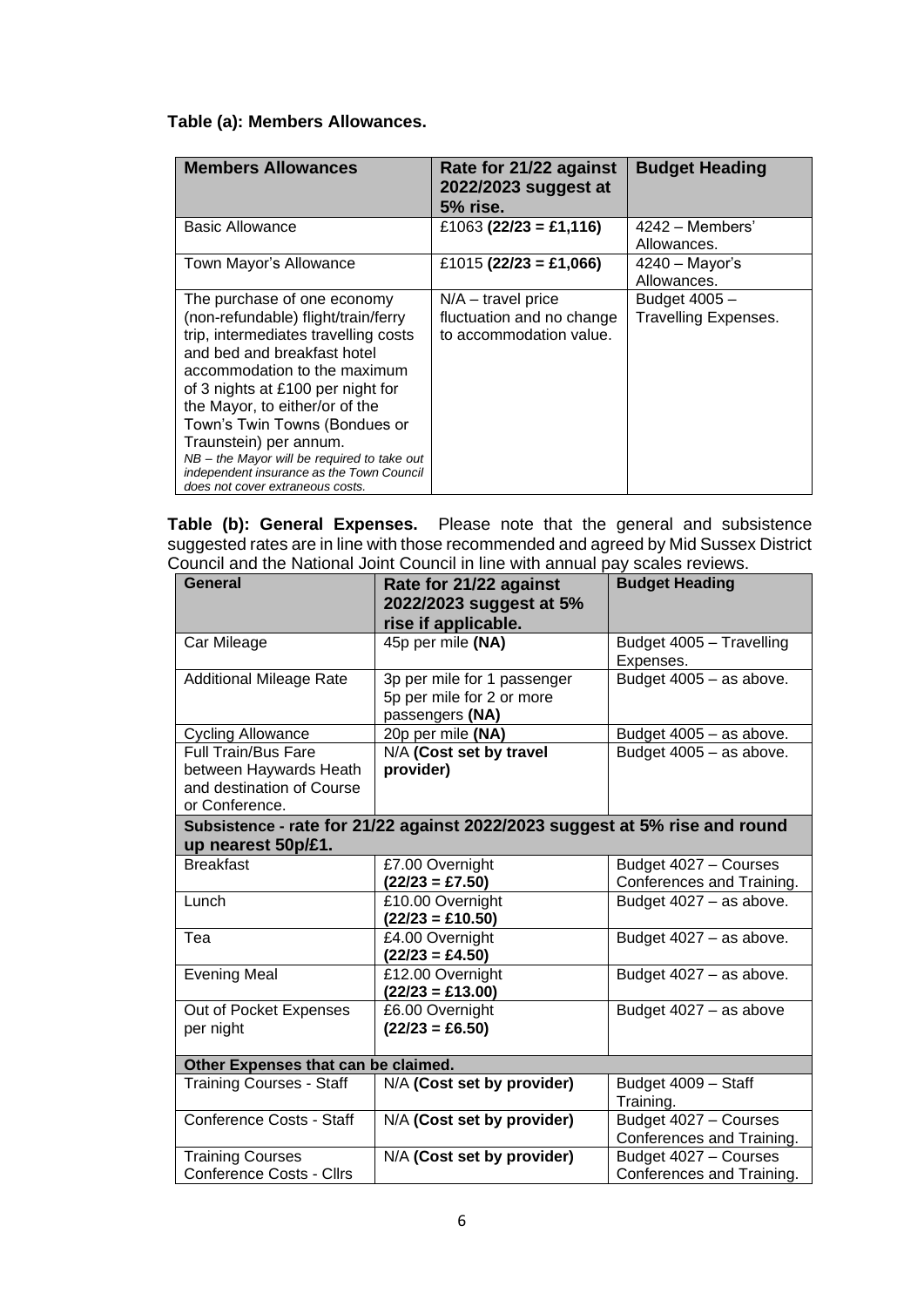*N/A:* donates variable costs due to distance and method of travel and/or cost of *courses/conference.*

*\*Every payment must be redeemed by receipt given to the Responsible Financial Officer.*

# **Financial Implications**

5) The financial implication of this policy will be dealt with within the budget setting report to be considered by this committee under item 6.

# **Town Clerk**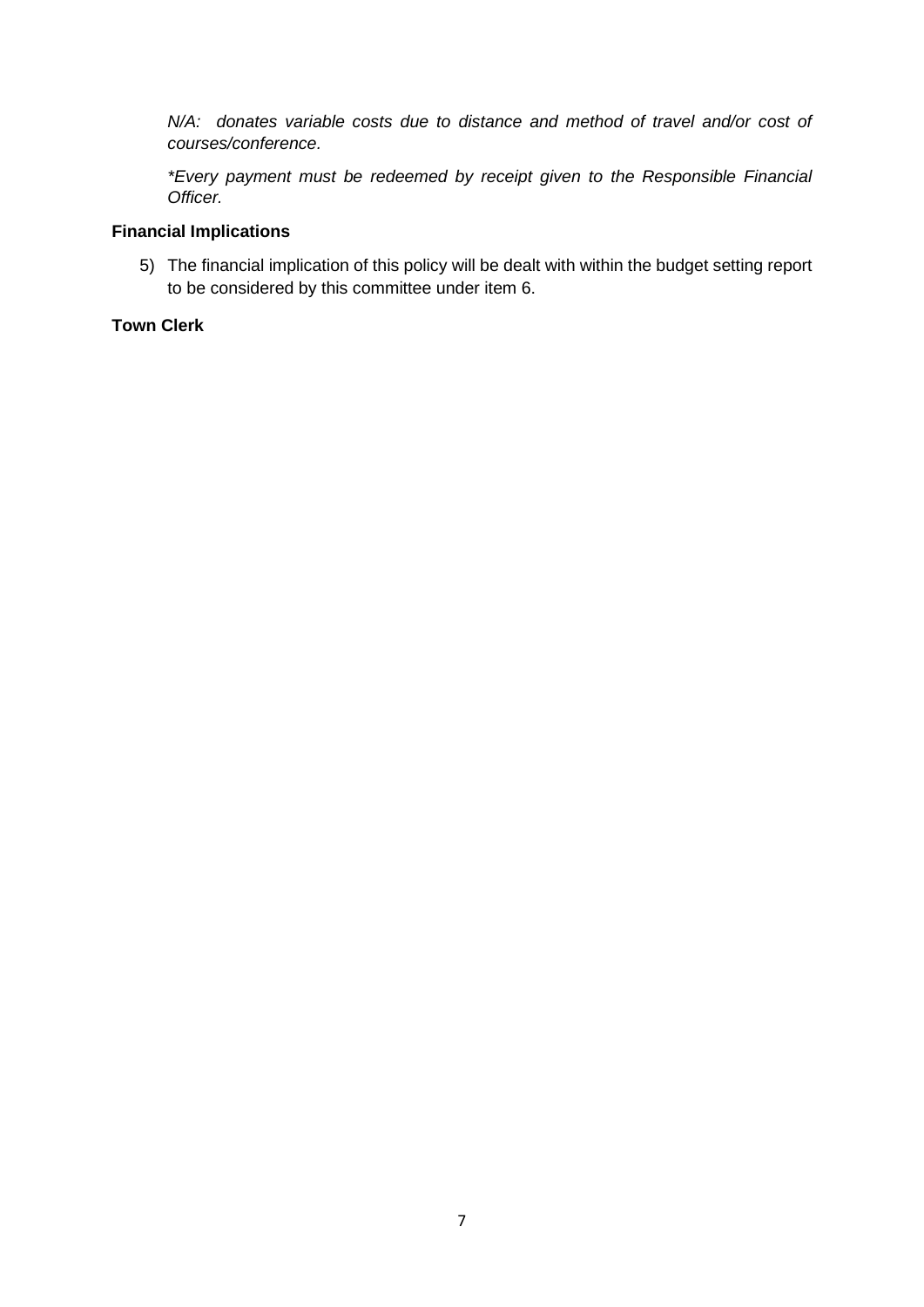# **Committee Meeting: Policy and Finance**

| <b>Report of:</b> | Town Clerk/RFO     |
|-------------------|--------------------|
| Date:             | 17th January 2022  |
| Subject:          | Budget 2022 - 2023 |

## **Purpose of Report:**

1. The purpose of this report is for Members to consider the Town Council's budget for the next financial year.

#### **Summary:**

2. As a starting point for Haywards Heath Town Council's 2022–2023 budget setting process, the Environment and General Purposes Committee considered its draft budget on 20<sup>th</sup> December 2021. Following on from this meeting, the Environment and General Purposes Committee's comments have been fed into the full draft budget as outlined in Appendix 1 of this report for Members consideration. Please note the draft budget as attached is based on officers projections for Council expenditure for 2022– 2023, which includes suggested new purchases/initiatives/improvements to facilities and services and has been developed through the Chairman's Working Group, which has met twice to reach the recommended budget.

#### **Recommendation(s):**

# **Members are asked to RESOLVE;**

- **a) to recommend to Full Council, the draft budget for the 2022–2023 financial year as attached at Appendix 1, with a 4% rise in Council Tax and 5.3% increase in the precept (which includes a tax base rise), representing the average Band D cost of £58.09 per annum.**
- **b) the recommendations made by the Responsible Financial Officer to top up the following reserves (as per note 7 in Appendix 1);**
	- **a. Capital Reserve - £10,000**
	- **b. Western Road Cemetery - £5,000.**
	- **c. Muster Green - £5,000.**

# **Background:**

# **Dispensation for setting the budget.**

3. *Advice from the DCLG (now MHCLG) is that no dispensation is required to set the precept and allowances.' However,* Members are reminded of the restrictions on voting outlined in Section 106 of the Local Government Finance Act 1992. In particular it should be noted that where a Member has at least two months arrears of Council Tax he or she must not vote on any matter relating directly to the setting of a precept or any recommendation, resolution or other decision which might affect the calculation of the precept (though they may remain in the meeting and may speak).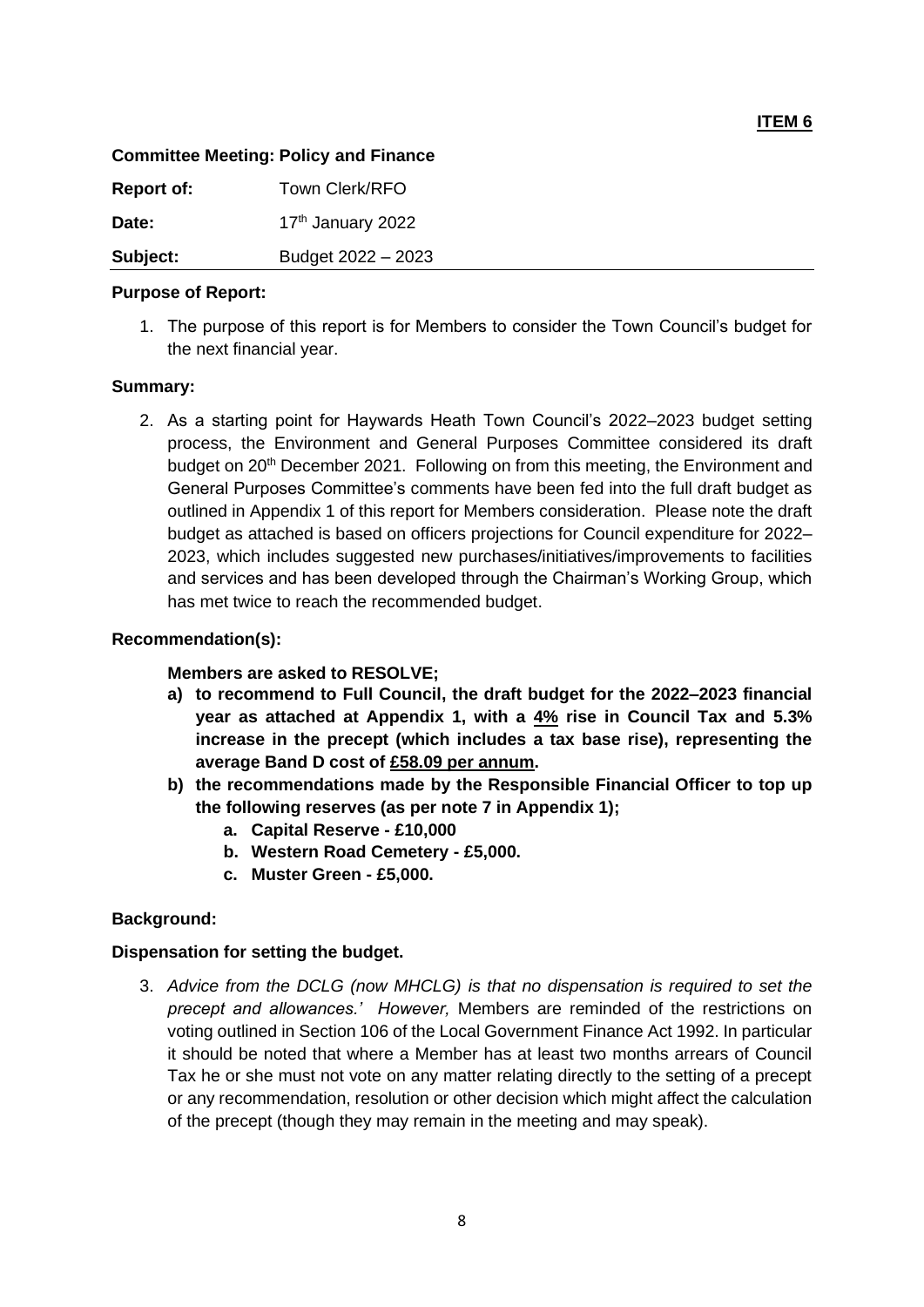- 4. Please note that in previous years the Monitoring Officer at Mid Sussex District Council advises a dispensation for all Members to discuss and vote on allowances, the budget and fixing the precept.
- 5. Where dispensation is not required Section 13 of the Council's Standing Orders, which sets out the dispensation process and is administered by the Town Clerk, as the Proper Officer to the Council, a policy exists, which dates back to the 19<sup>th</sup> November 2012 to give certainty in the budget process annually. So, it can be proved that dispensation was given, if challenged even though none is required generally. This decision was taken under advice from the National Association of Local Councils and the Society of Local Council Clerks, to ensure the Council is totally covered from any legal challenge on the Council's budget setting process.
- 6. The proposed budget, its background and the implications included in each budget heading are outlined in Appendix 1 of this report. The draft budget 2022–2023 heading breakdown show the figures that have been prepared for the next financial year's budget, together with columns for the current year's budget and the forecasted expenditure to 31<sup>st</sup> March 2022.
- 7. As directed thus far by the Chairman's Working Group with input from the Town Clerk and RFO, the budget shows a **4% rise in Council tax**, which equates to a precept of £717,463 for 2022/2023 from £681.486 for 2021/2022 (the 22/23 precept figure includes a 1.3% rise in the tax base as advised by MSDC in early December).

# **2022 – 2023 Budget**

- 8. **It is recommended that the Town Council considers increasing its precept to £714,463 from £681,486. This represents an 5.3% increase in the precept with the amount payable by Council Tax payers for a typical Band D household in 2022–2023 being £58.09 per annum (Band D in 2021–2022 is £55.86). This also represents a change in the amount payable by Council Tax Payers (4% rise) and shows a balanced revenue budget for the 2022–23 year.**
- 9. To put the rise into context the precept rise per Band D property from the for 2022/2023 will be 9p per month or 4p per week.
- 10. Members may wish to recommend a revised/amended budget to Full Council

# **Use of projected 2021/2022 underspent monies.**

11. As members will note the Responsible Financial Officer has forecasted a surplus of £32,279 for the current financial year 2021/2022 in the report presented in Appendix 1 under notes. It would be simple to sweep all monies away to the unrestricted reserve, but it is suggested that the following reserves are increased **Capital - £10,000, Western Road Cemetery - £5,000 and Muster Green - £5,000.**

# **Financial Implications**

12. Covered in Appendix 1 of the report.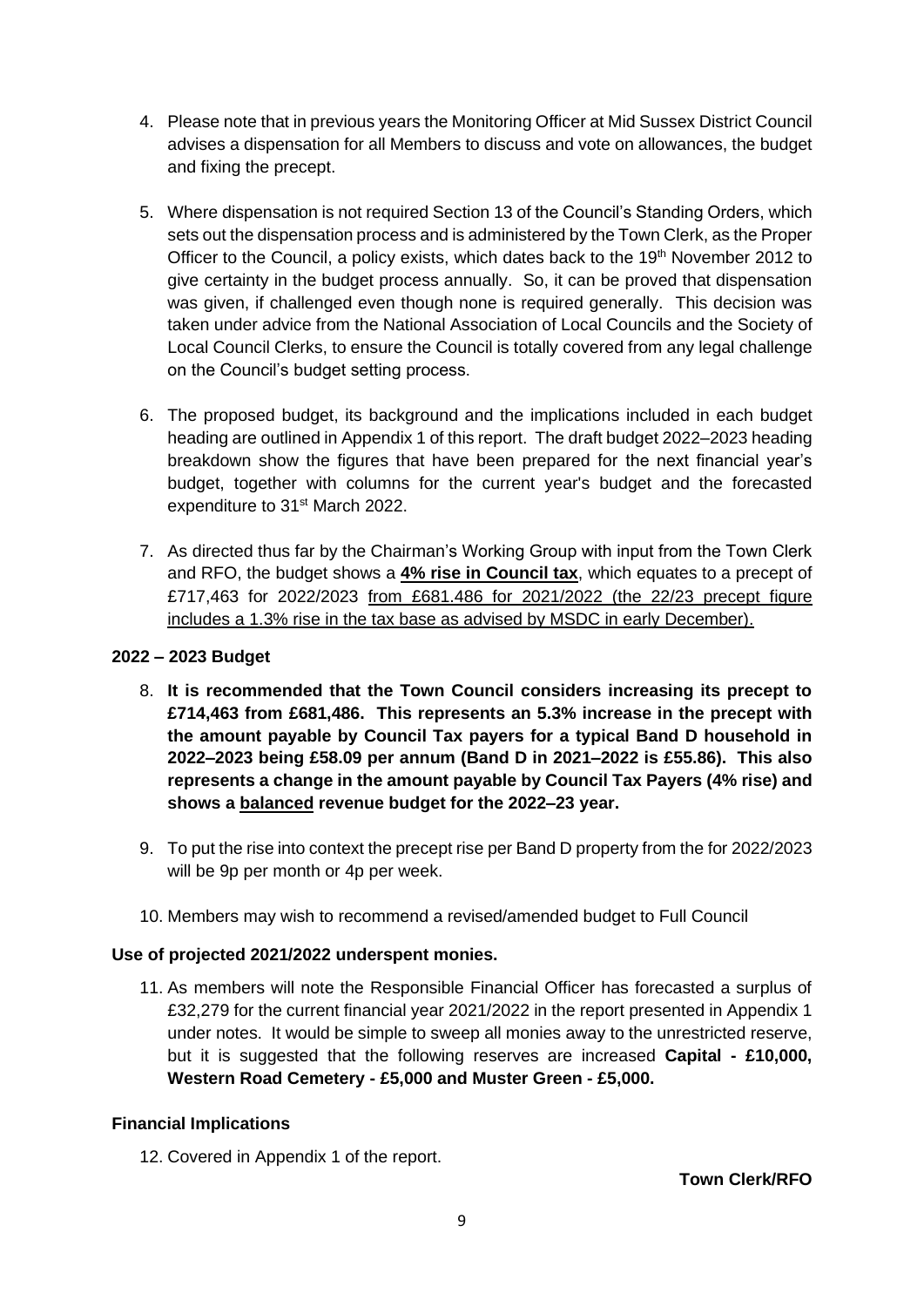# **HAYWARDS HEATH TOWN COUNCIL POLICY & FINANCE COMMITTEE – MONDAY, 17 JANUARY 2022 DRAFT BUDGET 2022/23**

# **REVENUE**

|                                           | <b>Budget</b><br>'21/22<br>£ | Forecast to<br>31/03/2022<br>£ | Draft<br><b>Budget</b><br>'22/23<br>£ | <b>Notes</b>  |
|-------------------------------------------|------------------------------|--------------------------------|---------------------------------------|---------------|
| Precept                                   | 681,486                      | 681,486                        | 717,463                               | $\circled{0}$ |
| Cemetery                                  | 27,500                       | 23,533                         | 29,000                                |               |
| Lettings                                  | 5,200                        | 12,396                         | 13,200                                | $\circledR$   |
| Interest Earned                           | 235                          | 74                             | 75                                    |               |
| <b>Allotment Rents</b>                    | 3,649                        | 3,903                          | 3,965                                 |               |
| Roundabouts (WSCC)/Flower Bed Sponsorship | 7,250                        | 7,250                          | 7,250                                 |               |
| Other Income                              | 7,597                        | 7,597                          | 7,388                                 | $\circledS$   |
|                                           | 732,917                      | 736,239                        | 778,341                               |               |

#### **EXPENDITURE**

|                                                   | <b>Budget</b> |             |                          |
|---------------------------------------------------|---------------|-------------|--------------------------|
|                                                   | '21/22        | Forecast to | Draft                    |
|                                                   |               |             | <b>Budget</b>            |
|                                                   |               | 31/03/2022  | 22/23                    |
| <b>Environment &amp; General Purposes</b>         | £             | £           | £                        |
| Allotments                                        | 6,180         | 6,044       | 11,275                   |
| Cemetery                                          | 5,665         | 6,566       | 7,050                    |
| <b>External Contract for Cemetery</b>             | 10,300        | 10,321      | 10,734                   |
| Hanging Baskets, Goblet Baskets & Tiered Planters | 2,895         | 2,870       | 3,101                    |
| Muster Green, Roundabouts & Other Flower Beds     | 15,250        | 15,152      | 16,730                   |
| Public Clock (St Wilfrid's)                       | 200           | 200         | 200                      |
| Street Lighting - Power & Maintenance             | 13,900        | 13,227      | 14,900                   |
| Street Lighting - Improvement/New Schemes         | 2,500         | 2,500       | 2,500                    |
| Severe Weather Contingency                        | 300           | 300         | 300                      |
| General Maintenance/Repairs                       | 3,205         | 4,433       | 4,600                    |
| <b>Town Initiatives</b>                           | 3,857         | 3,857       | 3,246                    |
| <b>South Road Trees</b>                           | 2,000         | 2,000       | 2,000                    |
| Land off Hurstwood Lane - Management Costs        | 25,000        | 25,000      | 0                        |
| <b>Environmental Projects</b>                     | 6,000         | 5,000       | 6,000                    |
|                                                   | 97,252        | 97,470      | 82,636                   |
| <b>Leisure &amp; Amenities</b>                    |               |             |                          |
| Best Kept Garden/Allotment Competitions           | 925           | 581         | 925                      |
| Christmas Lights                                  | 14,610        | 13,349      | 15,000                   |
| Christmas Lights - Maintenance Reserve            | 500           | 500         | 750                      |
| Haywards Heath/South & South East in Bloom        | 1,025         | 566         | 1,025                    |
| <b>Town Council Events</b>                        | 0             | 0           | 25,000                   |
|                                                   | 17,060        | 14,996      | 42,700                   |
| <b>Grounds Maintenance</b>                        |               |             |                          |
| Salaries & National Insurance                     | 115,535       | 115,716     | $\circledast$<br>122,790 |
| Pension                                           | 29,797        | 29,753      | 31,298                   |
| Clothing & Footwear                               | 1,000         | 1,000       | 1,050                    |
| Depot Rent                                        | 10,500        | 10,544      | 11,028                   |
| Depot Rates                                       | 4,391         | 4,391       | 4,391                    |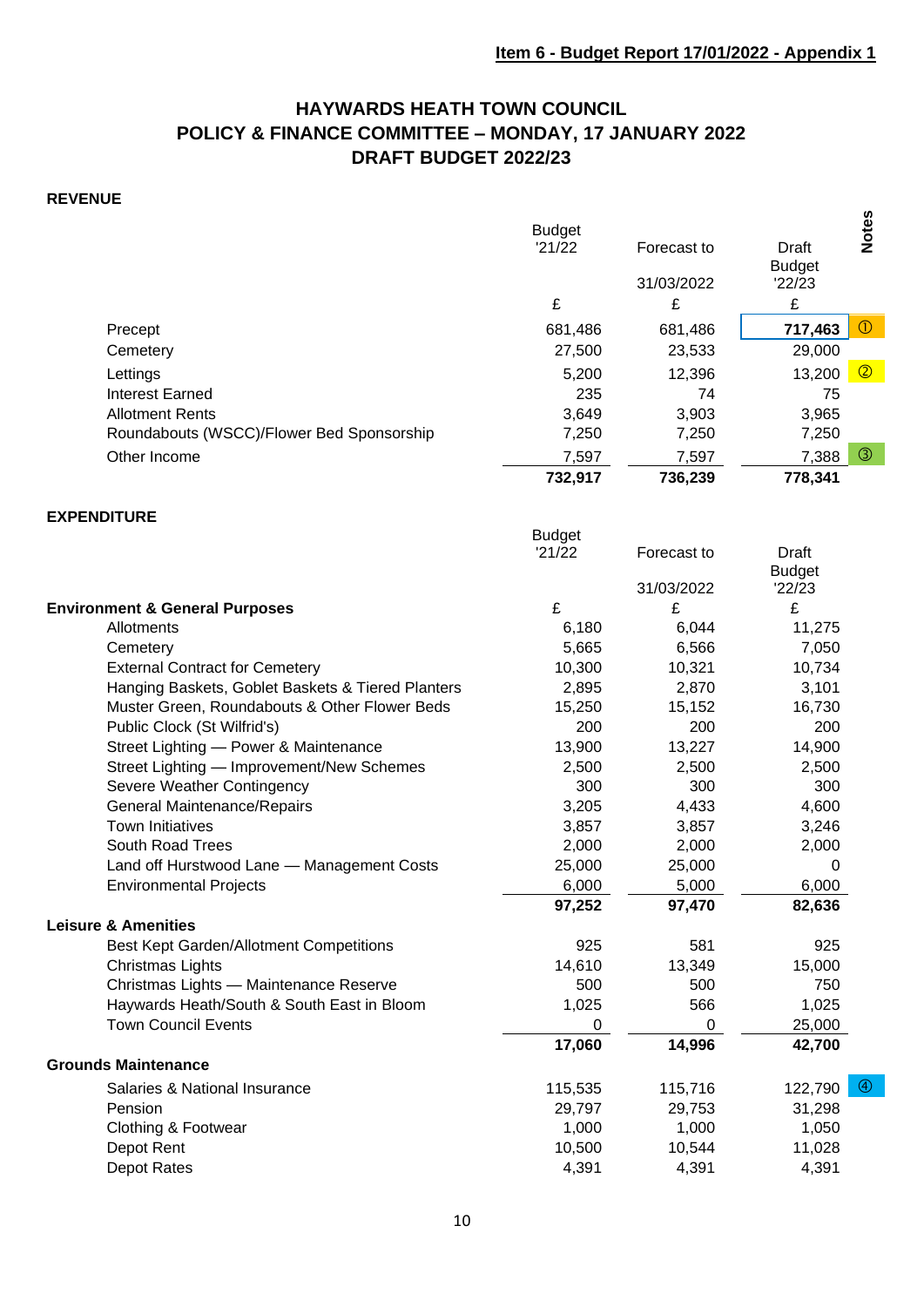| <b>Other Depot Expenses</b>                    | 1,600   | 1,718   | $\circled{5}$<br>9,300    |
|------------------------------------------------|---------|---------|---------------------------|
| Vehicle Expenses                               | 6,750   | 6,750   | $\circledcirc$<br>10,900  |
| Fuel                                           | 3,867   | 4,066   | 4,200                     |
| <b>Equipment Expenses</b>                      | 4,924   | 4,692   | 4,924                     |
| Mobile Telephones                              | 550     | 315     | 550                       |
| <b>Contingencies &amp; Sundries</b>            | 325     | 316     | 325                       |
|                                                | 179,239 | 179,261 | 200,756                   |
| <b>EXPENDITURE (cont.)</b>                     |         |         |                           |
|                                                |         |         |                           |
| Accommodation                                  |         |         |                           |
| Rent                                           | 1,150   | 5,560   | 2,507                     |
| Rates, Water & Sewerage                        | 32,593  | 32,232  | 32,593                    |
| Cleaning                                       | 4,802   | 4,740   | 5,035                     |
| Caretaking                                     | 12,868  | 2,045   | 12,868                    |
| Maintenance Building & Grounds                 | 5,750   | 4,772   | 5,750                     |
| Electricity                                    | 2,650   | 1,538   | 2,650                     |
| Gas                                            | 1,950   | 1,999   | 3,000                     |
| Telephone, Fax & Internet                      | 2,130   | 2,208   | 2,289                     |
| Reserve for Cyclical Redecoration              | 1,250   | 1,250   | 1,250                     |
| COVID-19 Contingency                           | 3,000   | 1,875   | 2,000                     |
|                                                | 68,143  | 58,219  | 69,942                    |
| <b>Office &amp; Customer Service</b>           |         |         |                           |
| Salaries & National Insurance                  | 178,200 | 180,760 | $\circledcirc$<br>192,000 |
| Pension                                        | 47,172  | 35,368  | 49,657                    |
| <b>Travelling Expenses</b>                     | 1,000   | 224     | 1,000                     |
| <b>Printing &amp; Stationery</b>               | 3,345   | 2,339   | 3,365                     |
| Postage                                        | 725     | 260     | 525                       |
| Advertising                                    | 2,000   | 1,075   | 2,000                     |
| Office Equipment Maintenance                   | 5,150   | 5,202   | 5,346                     |
| Insurances                                     | 8,400   | 8,780   | $\circledcirc$<br>11,325  |
| Courses, Conferences & Publications            | 1,300   | 1,039   | 1,300                     |
| Subscriptions                                  | 9,329   | 9,058   | 9,576                     |
| <b>Audit Fee</b>                               | 2,200   | 1,553   | 2,200                     |
| <b>Staff Training</b>                          | 0       | 0       | 1,000                     |
| Reserve for Replacement of Fixtures & Fittings | 3,750   | 3,750   | 3,750                     |
|                                                | 262,571 | 249,408 | 283,044                   |
| <b>Other Expenditure</b>                       |         |         |                           |
| <b>Hospitality &amp; Staff Recognition</b>     | 1,000   | 813     | 1,000                     |
| <b>Grants &amp; Subsidies</b>                  | 8,500   | 5,235   | 8,500                     |
| <b>Newsletters</b>                             | 4,500   | 3,882   | 4,500                     |
| Reserve for Election Expenses                  | 3,000   | 3,000   | 3,000                     |
| Contingencies & Sundries                       | 825     | 1,257   | 825                       |
| <b>Bank Charges</b>                            | 875     | 856     | 1,045                     |
| Mayor's Allowance                              | 1,015   | 1,015   | 1,066                     |
| <b>Members' Allowances</b>                     | 17,008  | 17,008  | 17,856                    |
| Reserve for Community Facilities               | 1,780   | 1,780   | 1,780                     |
| Loan Capital Repayment                         | 6,000   | 6,000   | 6,000                     |
| Loan Interest                                  | 3,510   | 3,510   | 3,198                     |
| <b>Advisers' Fees</b>                          | 8,750   | 8,750   | 8,750                     |
| <b>Community Warden</b>                        | 21,500  | 21,500  | 21,500                    |
|                                                | 78,263  | 74,606  | 79,020                    |
| <b>CAPITAL</b>                                 | 20,000  | 20,000  | 10,000                    |
|                                                |         |         |                           |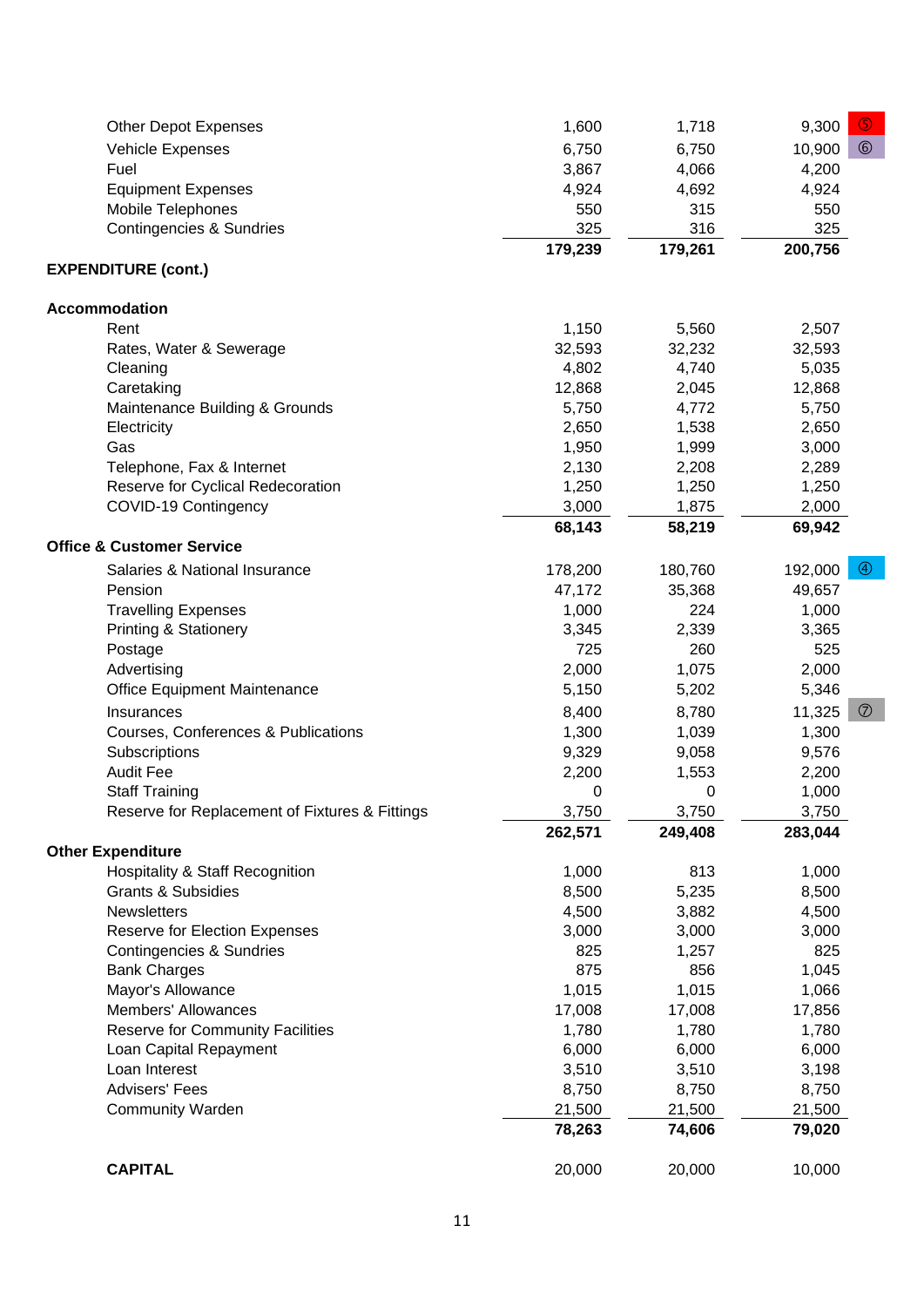| <b>Ward Budgets</b>              |         |         |         |
|----------------------------------|---------|---------|---------|
| Ashenground                      | 2,000   | 2,000   | 2,000   |
| <b>Bentswood</b>                 | 2,000   | 2,000   | 2,000   |
| Franklands                       | 2,000   | 2,000   | 2,000   |
| Heath                            | 2,000   | 2,000   | 2,000   |
| Lucastes                         | 2,000   | 2,000   | 2,000   |
|                                  | 10,000  | 10,000  | 10,000  |
| <b>Total Revenue Expenditure</b> | 732,528 | 703,960 | 778,098 |
| <b>Revenue Surplus/(Deficit)</b> | 389     | 32,279  | 243     |

#### **Notes**

 $\overline{0}$  Precept increased from £681,486 (2021/22) to £717,463 (2022/23), based on a tax base of 12,350.9 (up from 12,199.9 in 2021/22). This represents a **4.0% increase** in the amount payable by Council Tax payers, i.e. £58.09 p.a. for a typical Band D household (up from £55.86 in 2021/22).

 $\sqrt{\frac{2}{10}}$  Given the ongoing situation with the pandemic and the degree of uncertainty about the future, the budget has been set at an arbitrary rate of £1,100 per month. If this target were not met, the adverse impact on the overall budget would be relatively minor. Any income over and above the budget would be regarded as 'windfall', as will be the case for the current financial year (i.e. budget £5,200 vs forecast £12,396).

| 3). | Sources of other income are broken down as follows: |
|-----|-----------------------------------------------------|
|     |                                                     |
|     | $\mathbf{M} \cap \mathbf{N}$                        |

| MSDC (environmental services Agreement) (net) | 5.640 |
|-----------------------------------------------|-------|
| Lindfield Parish Council                      | 1.748 |
|                                               | 7.388 |

- Both forecasts/draft budgets assume arbitrary 'cost of living' pay rises of 1.75% for 2021/22 (backdated to 1/4/21) and 3.5% for 2022/23. Should Members wish to change either of these assumptions, the figures will obviously have to be recalculated.
- Budget increased to allow for one-off alterations to the depot staffroom, as requested by the grounds maintenance team. The changes are intended to enhance social distancing and thus make the facility more 'COVID-secure'. The budget will revert to normal for 2023/24.
- Budget increased to allow for the cost of running the electric van alongside the two existing vehicles (for the time being). The oldest vehicle – the Renault Trafic van – will be disposed of part way through the year.
- $\circled{2}$  Budget increased to allow for the cost of insuring the electric van.

|      | Forecast General Reserve @ 31/3/22 is as follows: | b.f. 1/4/21 | 195,340.80  |
|------|---------------------------------------------------|-------------|-------------|
| add: | <b>Revenue Surplus</b>                            |             | 32,279.00   |
| less | the following recommended end of year transfers   |             |             |
|      | from the General Reserve:                         |             |             |
|      | to Capital Reserve                                |             | (10,000.00) |
|      | to 'top up' Reserve for (Western Road) Cemetery   |             | (5,000.00)  |
|      | to 'top up' Reserve for Muster Green              |             | (5,000.00)  |
|      |                                                   |             | 207,619.80  |
|      | <b>Town Clerk/RFO</b>                             |             |             |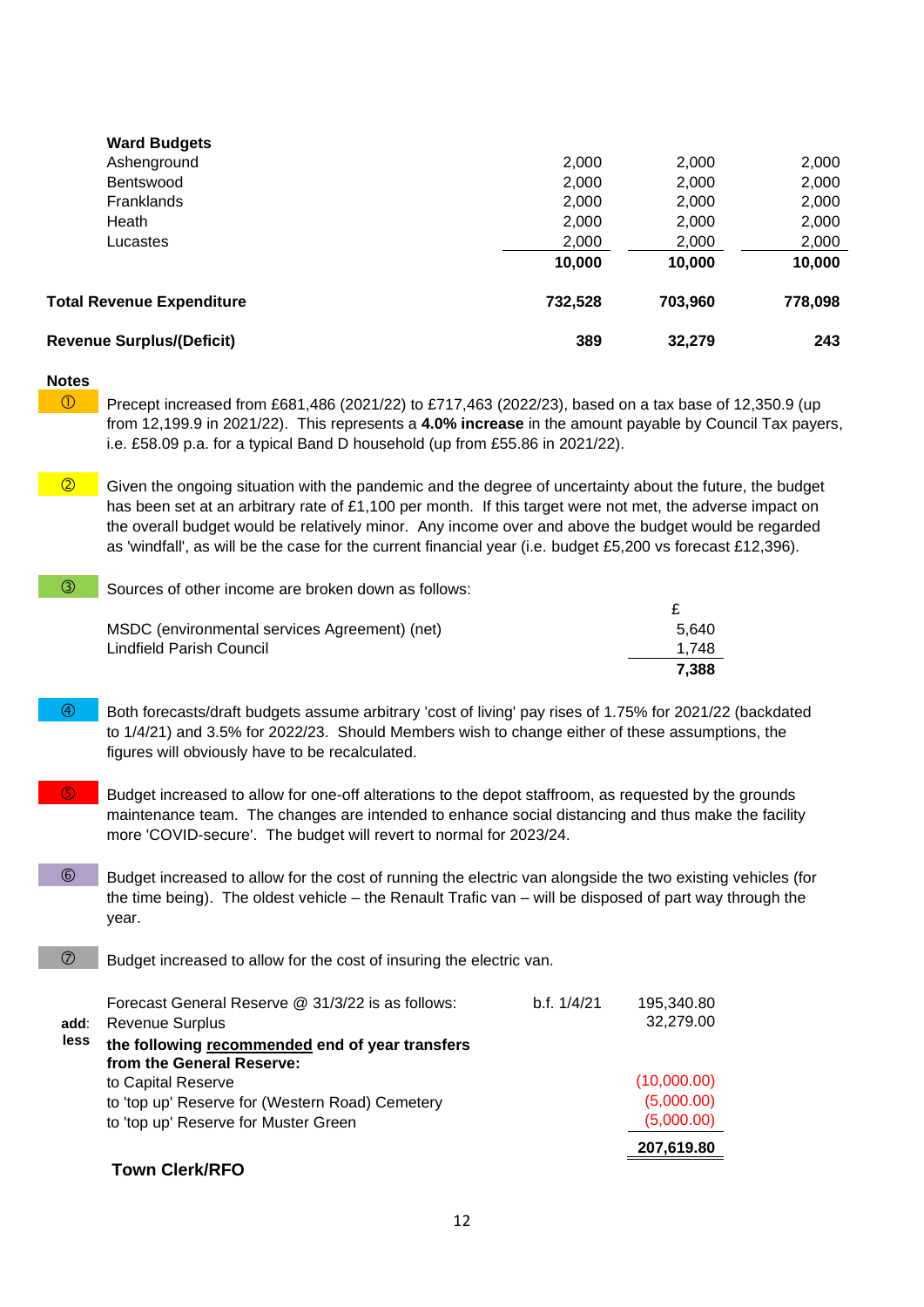#### **Committee Meeting: Policy and Finance**

| <b>Report of:</b> | <b>Town Clerk</b>         |
|-------------------|---------------------------|
| Date:             | 17th January 2022         |
| Subject:          | <b>Grant Applications</b> |

#### **Purpose of Report:**

13. The purpose of this report is to present for consideration grant applications made by third party organisations.

#### **Summary:**

14. Members will find attached two grant applications as laid out in Appendix 1 of this report.

# **Recommendation(s):**

**Members are asked to consider the recommendation for one grant application, the summary of which is attached as Appendix 1 and 2 of this report and decide on the level of funding to allocate.** 

#### **Background:**

- 15. The Town Council allocates monies on an annual basis to enable the award of grants to third party organisations that endeavour to enhance the well-being of the local community.
- 16. The ethos of the grants provided by this Council is for 'pump priming' in the context of enabling the applicants to lever in monies from other organisations, grant-giving charities and national schemes.
- 17. The grant criteria provides for grants to be made for one off purchases and in some instances running costs. There is also funding for capital costs and new initiatives.
- 18. It is asked that Members note that grants are made using the free resource (S.137 Local Government Act 1972) which talks about benefitting the area or groups of individuals – not an individual. Therefore, there is no power to grant to an individual. The Clerk has noted that this has happened in the past and would suggest until another mechanism is found the Council do not grant to an individual in the future.

#### **Financial Implications**

19. The budget for Grants and Subsidies for the financial year 2021/2022 is £8,500, of which £2709, has been allocated or spent, leaving a balance of £5,791 to be allocated.

# **Legal Implications**

20. Further to the section 137 legislation, the Town Council can make a grant under the General Power of Competence, which the Town Council meets the criteria of as exercised and resolved at the Annual Meeting of the Town Council dated 13<sup>th</sup> Mav 2019 under minute 17.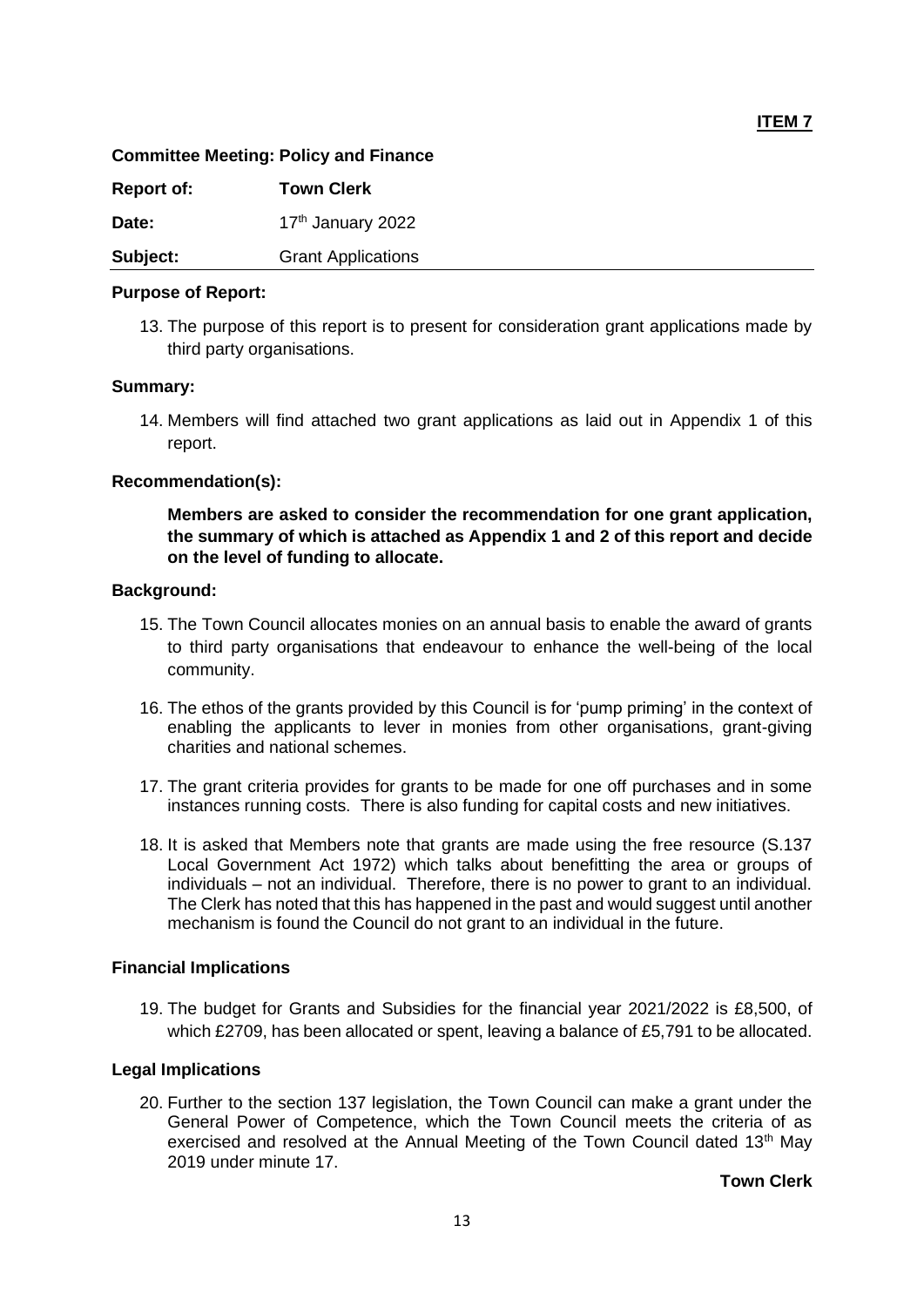#### **Grant Application**

**Organisation: 4sight Vison Support**

**Total Project Cost:** £3528.00

**Grant Requested:** £250.00 running costs

**Objective:** To make a positive difference for people living with sight loss in West Sussex and to ensure that a diagnosis of sight loss is not a one-way road to loss of independence and isolation.

**Purpose of Grant:** An outreach project to provide trained face to face contact for people living with sight loss and act in a proactive way to support each individual.

## **Breakdown of costs:**

| Item or activity | <b>Cost</b>           | <b>Amount requested</b> |
|------------------|-----------------------|-------------------------|
| Outreach worker  | £33.32                |                         |
| On cost          | £4.70                 |                         |
| Management       | £3.32                 |                         |
| Room hire        | £2.94                 |                         |
| Travel           | £1.87                 |                         |
| communication    | £1.04                 |                         |
| <b>Total</b>     | £49 pp (per year) $X$ | £250 running costs      |
|                  | 72 members            |                         |
|                  | £3,528                |                         |

#### **Comments:** The organisation was formed in 1921. There are 1791 adult members and 11 under 16's. 4% of clients live in Haywards Heath. (72 members)

This vital service helps to alleviate isolation and loneliness, reducing risk of mental health issues, provide skills and advice to continue living a fulfilling and independent life and remain active in the community. The service benefits the people of Haywards Heath who are living with this condition, currently 72 people. The service is open to anyone who needs it.

£49 provides the Outreach Service for a year for an individual. A £250 grant would help to make a positive difference for up to 5 individuals, making a significant change for their lives.

The organisation have an active fundraising community programme and apply to several trusts and foundations. They have received some funding from selected geographical areas. The active fundraising team apply to trusts and foundations, hold community events. Individual supporters and volunteer committees around the county support by raising funds for all their services across West Sussex.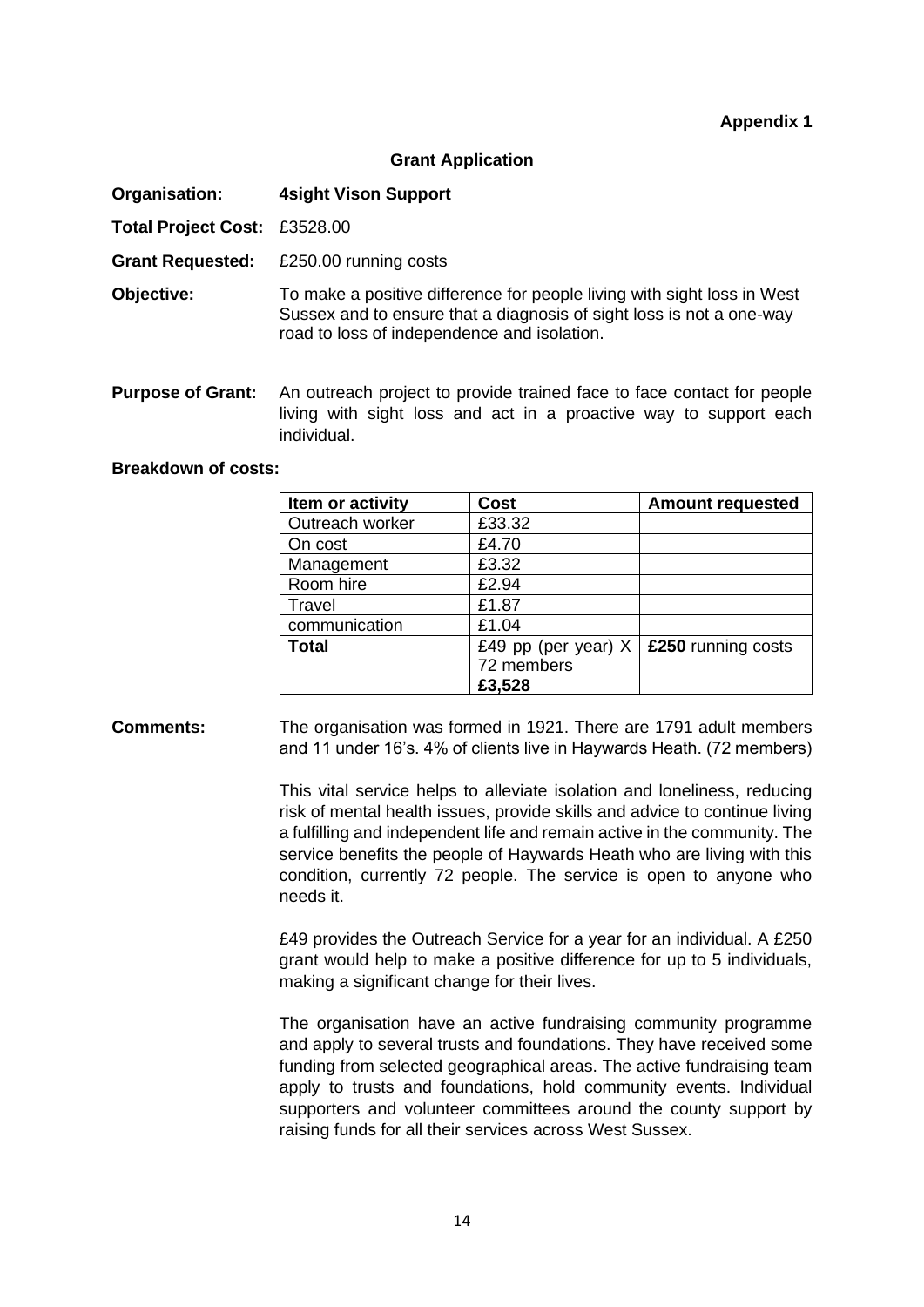#### **Grants Awarded since 2014/15 Financial Year:**

| <b>Year of Application</b> | <b>Grant Awarded</b> | <b>Purpose of Grant</b> |
|----------------------------|----------------------|-------------------------|
| None                       | N/A                  | N/A                     |

**Recommendation:** 4sight Vision Support have explained the reason for the application and why this service is vital to some residents of Haywards Heath. This service has been established a long time, proved to work well and is very much needed, with this in mind, members are recommended to award a grant of £250 towards running costs to 4sigth Vision support. A grant award of this value would be in line with the council's grant guidance notes and criteria.

**Please note that the full application, which is a substantial document, is available on request from the Town Hall and will be available for inspection on the evening of the relevant Policy and Finance meeting.** 

**Please also note that the Grant Database records continue to be maintained, providing details of grants awarded since 2014/15 Financial Year. Full details are available on request.**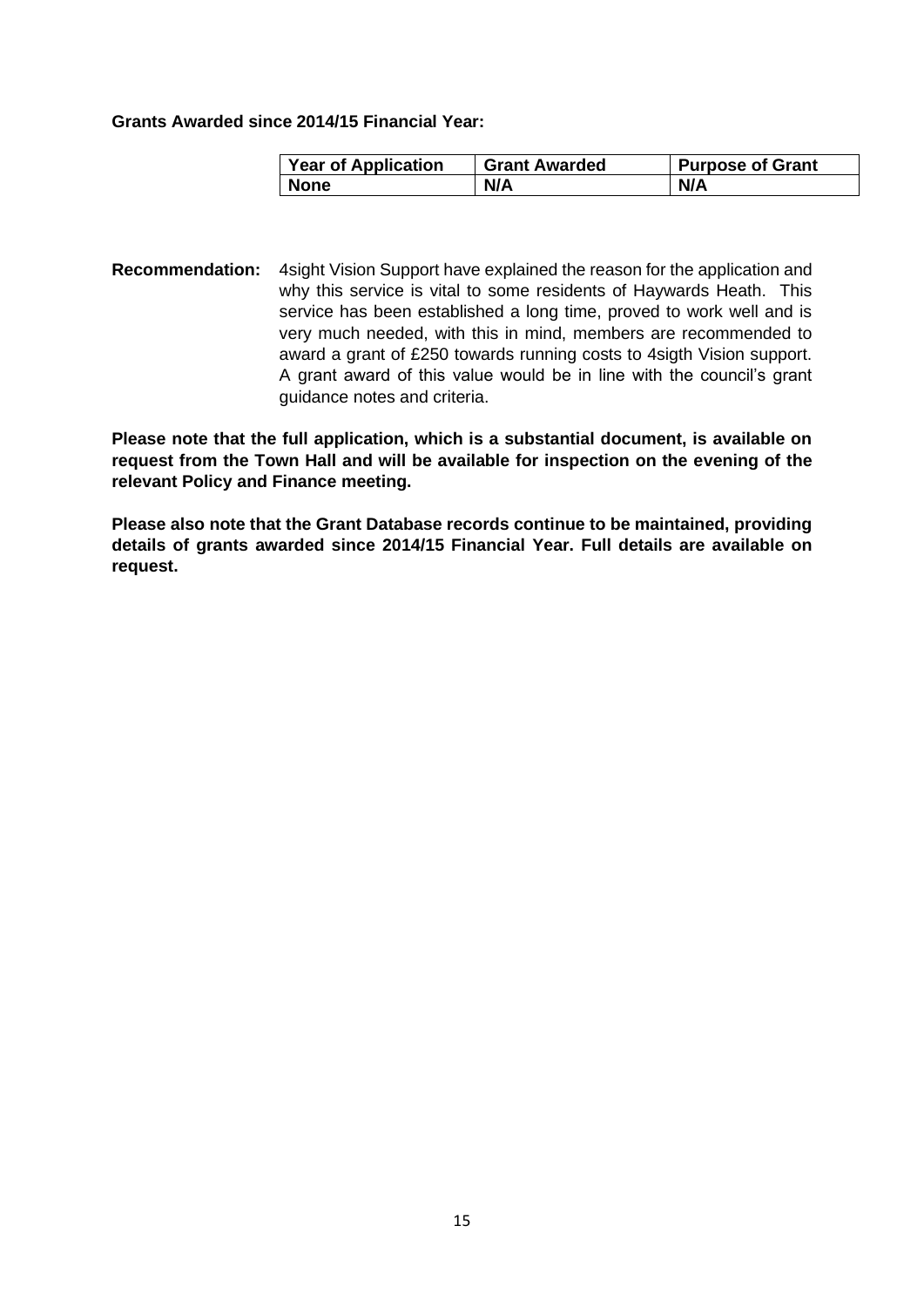#### **Grant Application**

**Organisation: Albermarle Centre (**Mid Sussex open Duke of Edinburgh Centre)

**Total Project Cost:** £7993.00

**Grant Requested:** £250.00 Running costs

**Objective:** Their goal is to make the Duke of Edinburgh (D of E) Award more accessible to young people (aged 14-24) living in and around the Mid Sussex area.

**Purpose of Grant:** funds to cover costs necessary or safe provision of activities including insurance and volunteers training

#### **Breakdown of costs:**

| Item or activity          | Cost      | <b>Amount requested</b> |
|---------------------------|-----------|-------------------------|
| Insurance                 | £465.56   |                         |
| <b>Volunteer Training</b> | £1325     |                         |
| Other expenditures        | £6,203.56 |                         |
| Total                     | £7993     | £250                    |

**Comments:** Mid Sussex D of E Centre was formed in August 2018. They are based in Haywards Heath at the Albermarle Centre and is run by volunteers. The centre is non-profit organisation and not aligned to any school or group. They operate under the D of E licence held by West Sussex County Council. They are just one of three open groups in West Sussex.

> This activity can be of direct benefit to young residents of Haywards Heath, offering them opportunities to develop skills and confidence for future study and employment. The Award has a compulsory period (3 months, 6 months or 12 months, depending on the level of the Award) of volunteering, and so local charities benefit from the young people volunteering in the community. In the period 1st October 2020, up to 30th September 2021, they have 68 bronze, 43 silver and 11 gold level active participants and each of these is giving a minimum of one hour per week volunteering in the community or with a charity for between three and eighteen months and many become so enthused they continue after finishing their award.

> Youth organisation, for any young person in and around Mid Sussex from the age of 14 to 24 years old, who wants to complete their Duke of Edinburgh Award. The Award scheme started in 1956 nationally, and now consists of 4 sections: Volunteering, physical, skill and expedition, plus a residential for the gold award. It is a voluntary noncompetitive programme available at 3 levels: Bronze, Silver and Gold. As an Open Centre run entirely by volunteers they are not aligned to any school or group. They operate under the DofE licence held by West Sussex County Council. The Award aims to help young people gain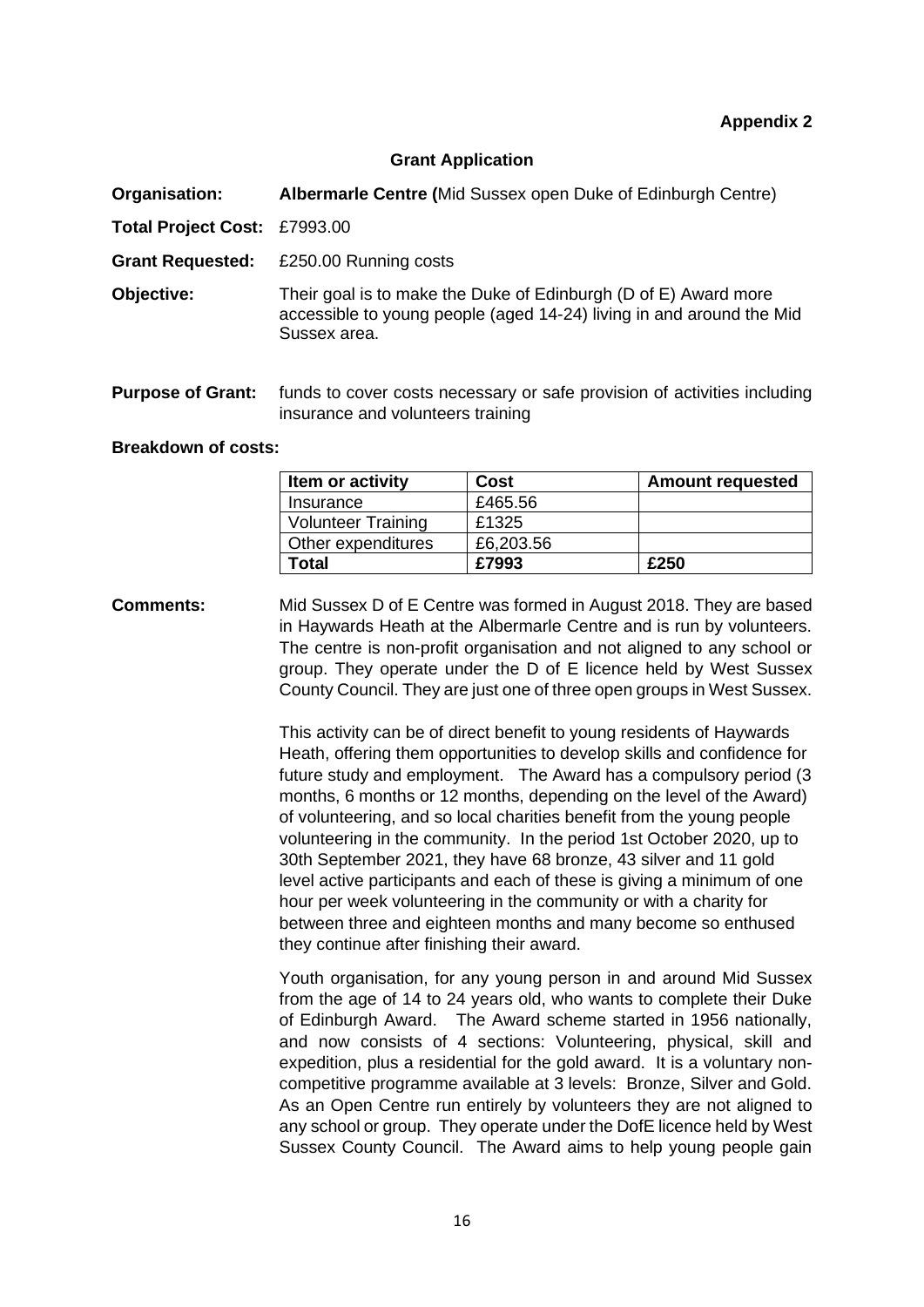essential skills, experience, confidence and resilience to successfully navigate adult life.

Participants fund their own registration and expedition costs and the volunteers give their time and expertise for free, but they do have ongoing costs necessary for the safe provision of activities including insurance and volunteers training, which your running costs grant will help with. They have a team of 14 leaders, all Volunteers, helping the young people achieve their awards, but they have supported them with necessary training for expeditions such as first aid certification, and 3 have completed their Lowland Expedition Leader Award. £1325 was on training last year. Insurance cost £495.46. They are seeking assistance with the necessary training and insurance costs.

 Success and progress in monitored according to the national award scheme. The quality of the |Centre's work must fulfil the terms of the West Sussex Licence. The Award is a well-established youth development scheme and demand exists in Mid Sussex for open award centres. There are currently 20 young people currently registered for the award at this centre.

 They will be applying for funds to suitable sources throughout the year. Last year the Centre spent £495.46 on insurance, and £1325 on training adult volunteers, so the councils £250 will assist with these costs in 2021/22. They have not applied for funding elsewhere and do have remaining balance should the full amount not be agreed. Last year they raised £31.39 from Easy Fundraiser. Participants pay their own registration and expedition costs

#### **Grants Awarded since 2014/15 Financial Year:**

| <b>Year of Application</b> | <b>Grant Awarded</b> | <b>Purpose of Grant</b> |
|----------------------------|----------------------|-------------------------|
| Yes                        | 2019                 | Start up grant          |

**Recommendation:** The organisation has outlined their exact requirements and how this can benefit the lives of our young people here in Haywards Heath and our local community. Given that they have shown that there is still a need and desire for this scheme, how popular and recognised it is, members are recommended to award a grant of £250 to the Mid Sussex D od E Award Centre. A grant award of this value would be in line with the council's grant guidance notes and criteria.

**Please note that the full application, which is a substantial document, is available on request from the Town Hall and will be available for inspection on the evening of the relevant Policy and Finance meeting.** 

**Please also note that the Grant Database records continue to be maintained, providing details of grants awarded since 2014/15 Financial Year. Full details are available on request.**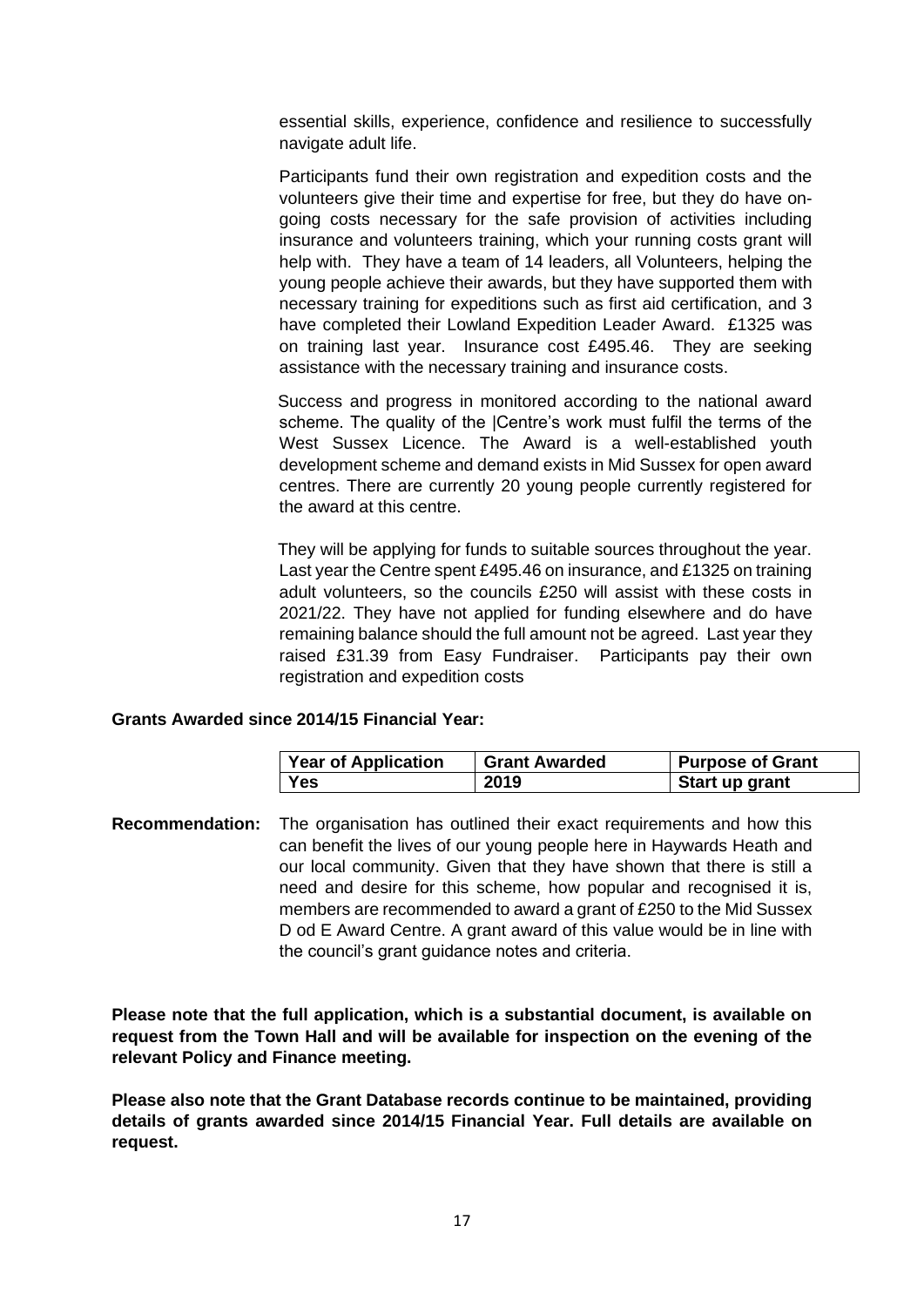## **Committee Meeting: Policy and Finance**

| <b>Report of:</b> | <b>Town Clerk</b>                       |
|-------------------|-----------------------------------------|
| Date:             | 17 <sup>th</sup> January 2022           |
| Subject:          | Lease of Land Boltro Road - Rent Review |

## **Purpose of Report:**

1. The purpose of this report is to inform Members of a property issue.

# **Summary:**

2. The following report outlines the outcome and implications of a rent review undertaken by Mid Sussex District Council on the lease for the Town Hall located at Boltro Road.

# **Recommendation(s):**

- **a) That Members note the increase in the lease rent for the land at Boltro Road on which the Town Hall sits from £1,150 per annum to £2,507 per annum.**
- **b) That Members authorise the over expenditure of the Town Council's Accommodation rent budget by £1,357 to meet the cost outlined.**

# **Background:**

- 3. As Members are aware Haywards Heath Town Hall, which is owned by the Town Council, sits on land owned by Mid Sussex District Council.
- 4. The Town Clerk received a rent review at the end of December, which was long overdue. This review has increased the rent from £1,150 to £2,507. This may seem like a huge increase on the rent of over 100%, but the landowner had not undertaken a review for many years. To this end, the Town Council has now come into line with all of the land owner's customers, so it must be accepted that the rent is to rise substantially.
- 5. It must also be noted that the land owner also asked for a back payment of £4,410.25, but the Town Clerk has challenged this on the basis that it was not the Town Council's fault that a rent review had not been undertaken for a number of years.

# **Financial Implications**

- 6. The main implication to the rent review is that the 2021/2022 budget was set at £1,150 based on the best information known at the time of the current year's budget being set. The overspend of this budget, to meet the revised rent, is outside of the Town Clerk's delegated authority to allow budgets to be overspent by  $£1,000$ . To this end, the budget will be exceeded by £1,357. Therefore, Member's authorisation is requested.
- 7. Moving forward the budget has been set at £2,507.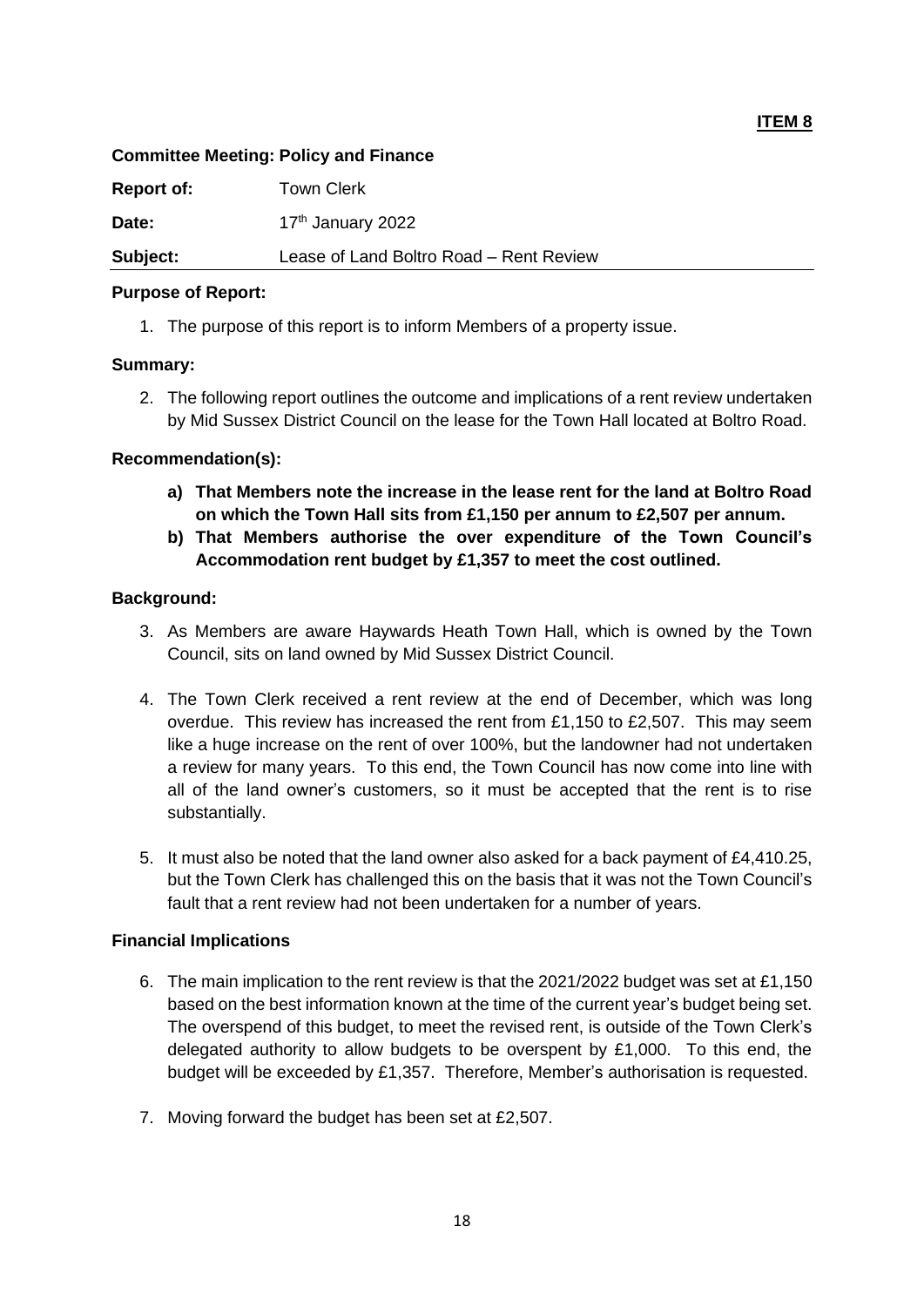# **Legal Implications**

8. The Town Clerk will execute the legal paperwork for the continued leasing of the land under his delegated authority.

# **Town Clerk**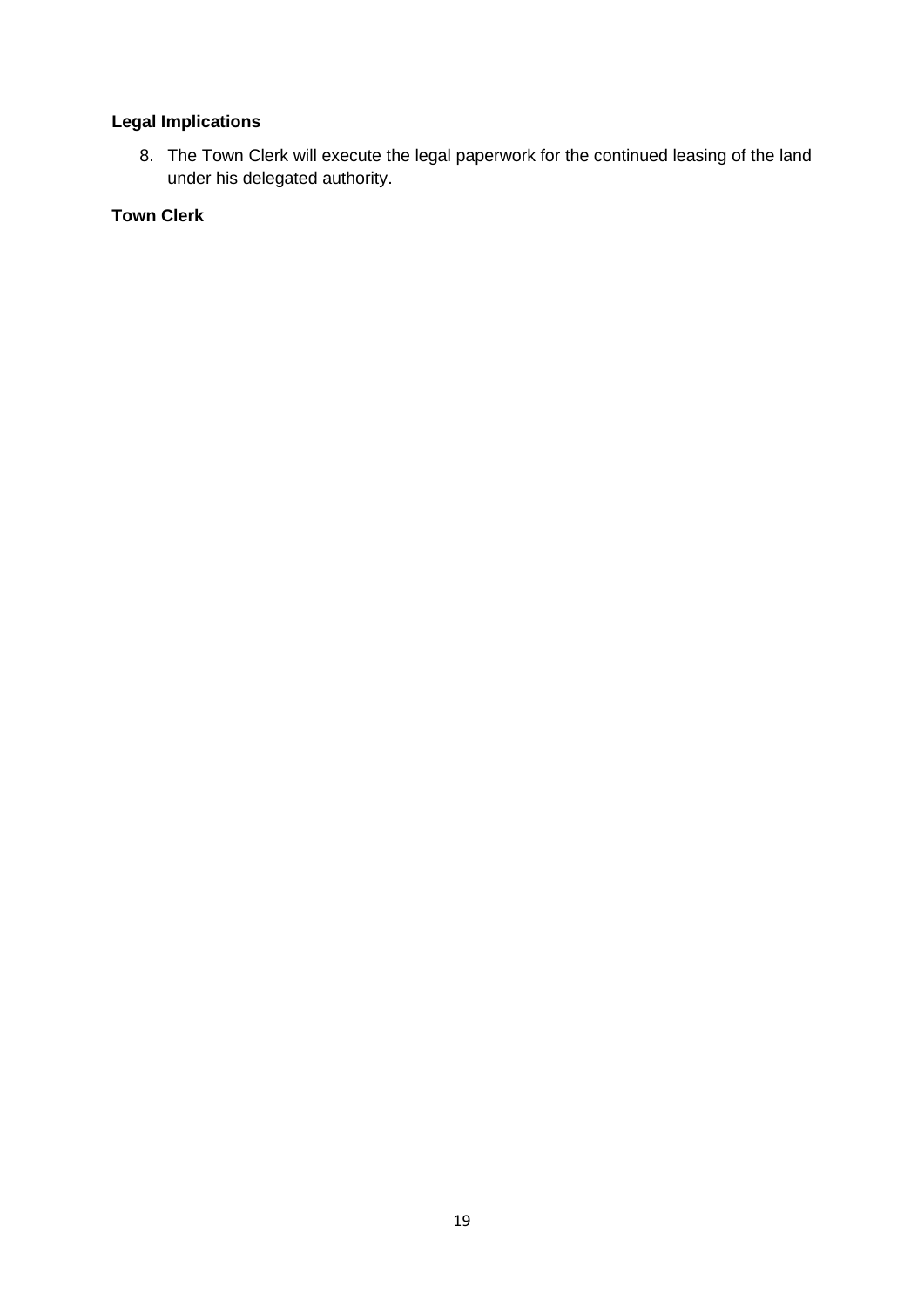## **Committee Meeting: Policy and Finance**

**Report of:** Town Clerk Date: 17th January 2022 **Subject:** Scheme of Delegation to the Town Clerk

#### **Purpose of Report:**

9. The purpose of this report is to review a statutory policy document.

# **Summary:**

10. The following report asks for Members to consider amendments/additions to the Scheme of Delegation to the Town Clerk, which is contained as an appendix in the Town Council's Standing Orders and Financial Regulations.

# **Recommendation(s):**

**Recommend to Full Council the adoption of the revised Scheme of Delegation to the Town Clerk as presented in Appendix 1 of this report and amend Standing Orders and Financial regulation to reflect the changes.**

# **Background:**

- 11. Members will be aware that the Town Council has had to change its way of working by giving an enhanced amount of delegation to the Town Clerk during the Covid 19 Pandemic as allowed under Section 101 of the Local Government Act 1972, especially when remote meetings ceased to be legal on May 6<sup>th</sup> 2021.
- 12. The existing Scheme of Delegation was considered by Full Council during the annual review of Standing Orders and Financial Regulations, which can be found in Appendix 5 of the document, on the 5th May 2021, on which no recommendations nor comments were made as a specific time constrained delegation policy was resolved for a set period of time under a separate report.
- 13. Discussions regarding delegation have continued nationally through the National Association of Local Councils (NALC) and locally most recently at a West Sussex Association of Local Councils (WSALC) updated when Hedleys Solicitors, on question by the Chair of WSALC, recommended that robust delegations and ability to delegate without having to go through the formal Council processes time and time again should be in place.
- 14. To this end, the following report outlines some simple suggestions to help the Town Council, and indeed the Town Clerk to operate on day-to-day basis through a review of the Scheme of Delegation. Additional wording and amendments to make the delegation clearer and transparent has been suggested. These changes are not a power grab, but are suggested to avoid any challenge in the future and additions that clarify matters. The additions and suggestion will be in marked in bold and underlined against the existing scheme.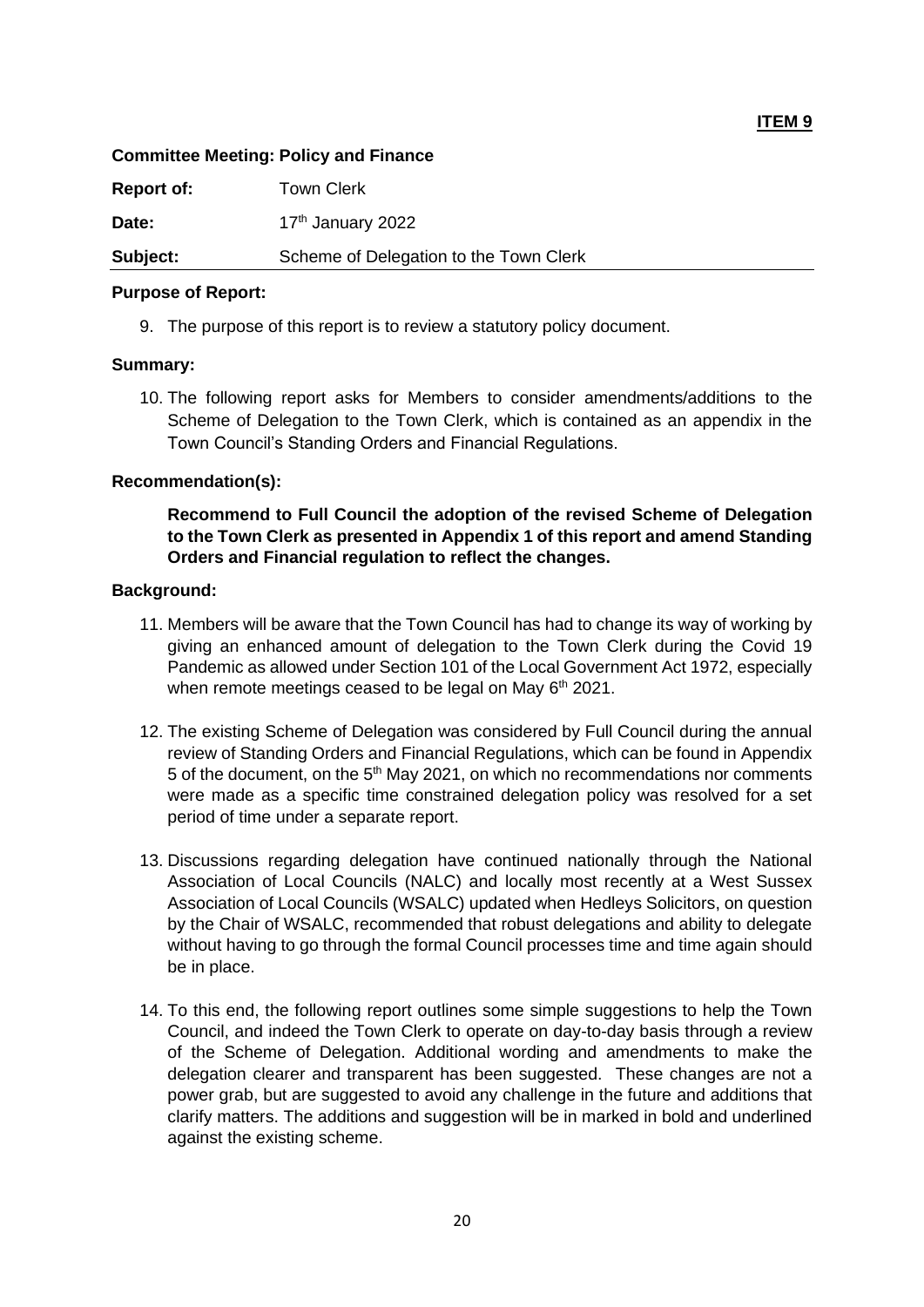- 15. The suggested Scheme of Delegation as presented in Appendix 1 also includes the resolution made by Policy and Finance 18/1/21 minute 44 as follows; *the Town Clerk be given authority to authorise budget overspend to a maximum of £1,000 in writing to the RFO with the Committee Chairman copied in, with all authorisations being reported to the next meeting of the Policy and Finance Committee.* This clause has been inserted into Standing Orders, but also should be within the Scheme of Delegation to the Town Clerk.
- 16. The change to Standing Orders and Financial Regulation can only be formally signed off by Full Council therefore, it is requested only to recommend the Scheme of Delegation to Full Council. Amendments/additions, which are legal, are welcomed from the Committee as the matter moves forward.

#### **Financial Implications**

17. None.

44

#### **Legal Implications**

18. Section 101 of the Local Government Act 1972 allows for delegation, other than that cant be by law, to officers and Committees.

# **Town Clerk**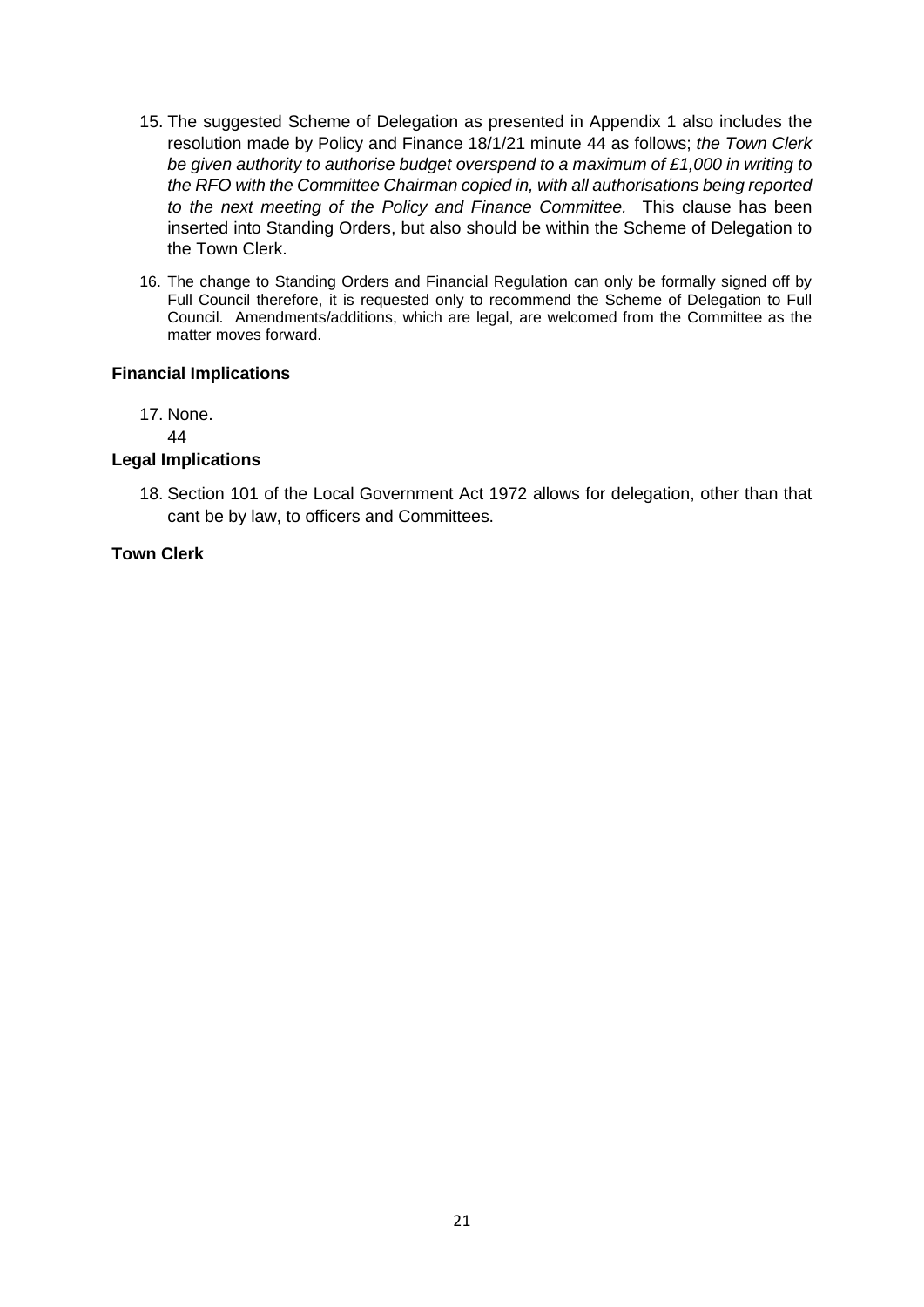# **SCHEME OF DELEGATION TO THE TOWN CLERK**

**Legal Context: (included to assist residents)**

**Section 101 of the Local Government Act 1972 provides:** 

**a. That a Council may delegate its powers (except those incapable of delegation) to a committee; or an officer.** 

**b. A Committee may delegate its powers to an officer.** 

**c. The delegating body may exercise Powers that have been delegated.**

**Proper Officer:**

**The Town Clerk is designated and authorised to act as Proper Officer for the purposes of all relevant sections of the Local Government Act 1972 and any other statute requiring the designation of a Proper Officer.** 

**Any delegation to the Proper Officer by Full Council or a Committee of the Council shall be exercised in compliance with the Council's Standing Orders and Financial Regulations, polices or any conditions imposed by the Council and within law.** 

Where statute, regulation or order confers functions or duties on the Proper Officer of the Council in the following cases, she/he shall be the Town Clerk:

The Town Clerk, in consultation with the Chairman and Vice Chairman of the appropriate Committees, may also take action deemed desirable on any matters which the Committee concerned has delegated powers but which require urgent action. **This will then be reported the Committee at the earliest opportunity.**

# **Process Matters and Legal Requirements**

- **a)** To receive declarations of acceptance of office **from newly elected/co-opted Members of the Council.**
- b) To receive and record notices of Members **Declarations of** Interests.
- c) To receive and retain plans and documents.
- **d)** To sign notices or other documents on behalf of the Council **including Burial Deeds and Allotment Holder Tenancy Agreements.**
- e) To sign summonses requiring attendance at meetings of the Council or Committees.
- **f)** To obtain and execute licences for use of land owned by principal authorities to improve and place street furniture**, adopt and/or maintain open spaces, roundabouts and grass verges.**
- g) To negotiate and execute contracts for the devolvement or providing of services for principal authorities.
- h) To represent or delegate representation of the Town Council at third party working groups and meetings.
- **i) Via the Deputy Town Clerk inform the Planning Authority of Planning Comments, as advised by the Planning Committee within the set timescales set by the Planning Authority.**
- **j) Institute and appear in any legal proceedings authorised by the Council.**
- **k) appear or make representation to any tribunal or public inquiry into any matter which the Council has an interest.**
- **l) As required, alter the date or time of a committee meeting, but before doing so, shall consult the Chairman of the committee concerned about the need for the change and about alternative dates and times.**
- **m) To provide the opportunity of remote meeting for Working Groups and Council/Committee if legally allowed.**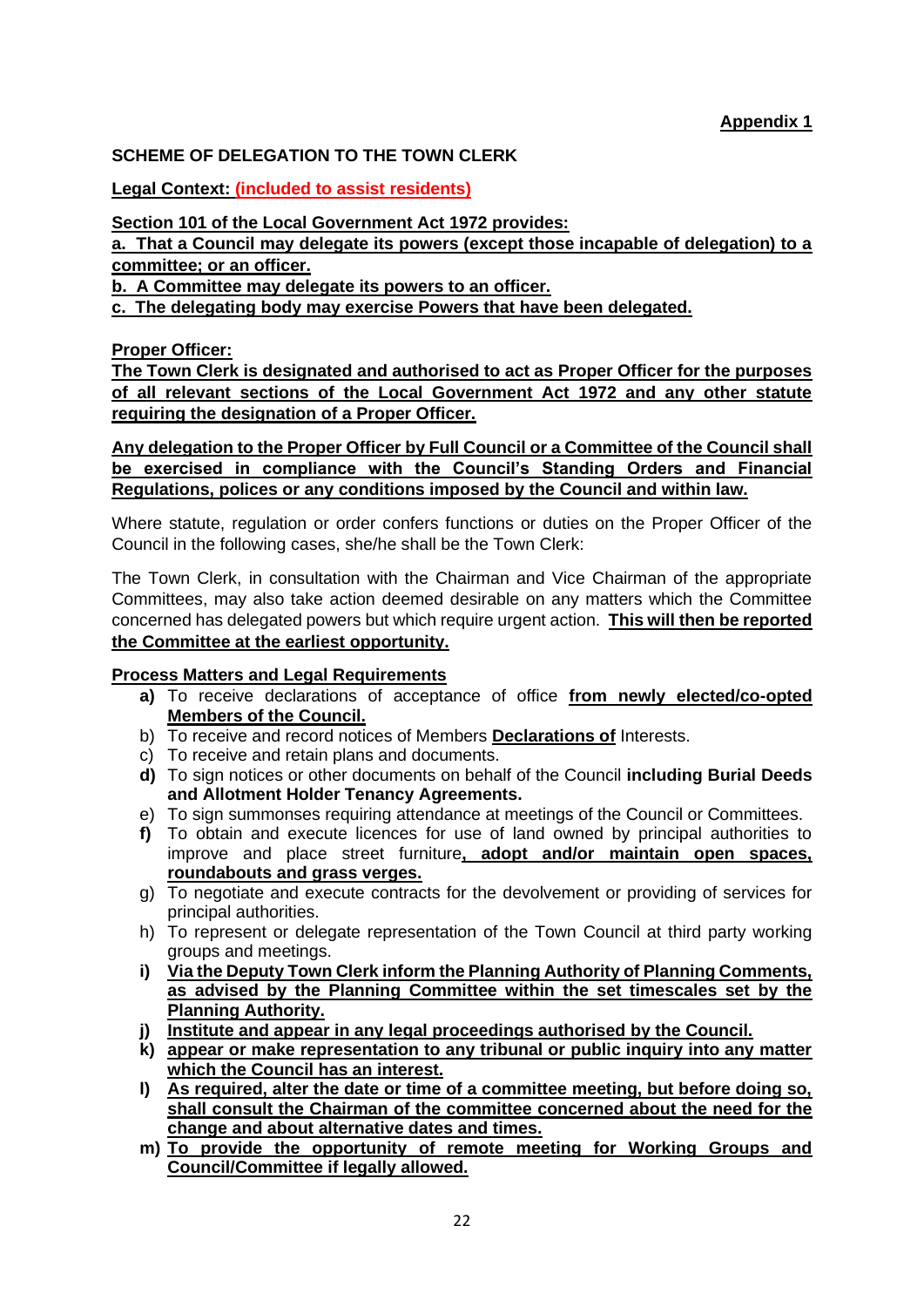# **Operational Matters**

The Town Clerk shall have full day to day authority to deal with the business of the Council, within the agreed policies and budgets of the Council, subject to the adherence with Financial Regulations/Standing Orders. This is specifically defined as follows:

- 1. Purchase of goods and services within the confines of the approved budget,
- 2. To implement decisions of the Council & its Standing committees, subject to the adherence of Financial Regulations/Standing Orders,
- **3. Authorise budget overspend to a maximum of £1,000 in writing to the RFO with the Committee Chairman copied in, with all authorisations being reported to the next meeting of the Policy and Finance Committee**

# **Staffing and Human Resources**

- 1. Appointment & dismissal of staff.
- 2. **The monitoring and management of staff performance**.
- **3. The management of discipline and grievance matters up to and including final written warning in line with council policy.**
- 4. Authorisation of leave and carry-over leave.
- 5. The awarding of increments in accordance with National Conditions of Service.
- 6. **To consider and decide upon requests for flexible working taking into account the operational implications for the Town Council.**
- 7. The authorisation of compassionate leave up to seven days a year
- 8. Authorisation of overtime working
- 9. Approval of staff training courses
- 10. Urgent action to ensure or safeguard staff welfare
- 11. Payment of salaries, wages, pensions and taxes of staff employed by the Council or retired from service (through the Responsible Finance Officer)

# **Generally**

- 1. Arranging official courtesy receptions/entertainment of guests of, or advisers to, the Council.
- 2. Letting of Council facilities **at Haywards Heath Town Hall and on open spaces.**
- 3. Negotiations of insurance agreements and **utilities services** for Council property and services.
- 4. To co-ordinate and direct the publication of the Town Council Newsletter and Town Guide.
- 5. To deal with the **Management** provision and maintenance of **within spending allowances**;

| <b>Allotments</b>                | <b>Notice Boards</b>      |
|----------------------------------|---------------------------|
| <b>Cemeteries</b>                | Street & footway lighting |
| Litter Bins                      | <b>Muster Green</b>       |
| <b>Public Seats</b>              | <b>Christmas Lights</b>   |
| <b>Bus &amp; Public Shelters</b> | War memorial              |

- 6. The management and maintenance of grounds maintenance contracts.
- 7. Co-ordinating all operational issues and partnership agreements that affect the Town Council.
- 8. Dealing with the local media on all press releases and/or Council promotions
- 9. Co-ordinate any youth development issues or initiatives.
- 10. Co-ordinate and direct the Council's involvement in any annual Town events.
- 11. Co-ordinate the Council's agreed civic role on Town Twinning.
- 12. To manage the Council's office premises including all operational issues/budgets.